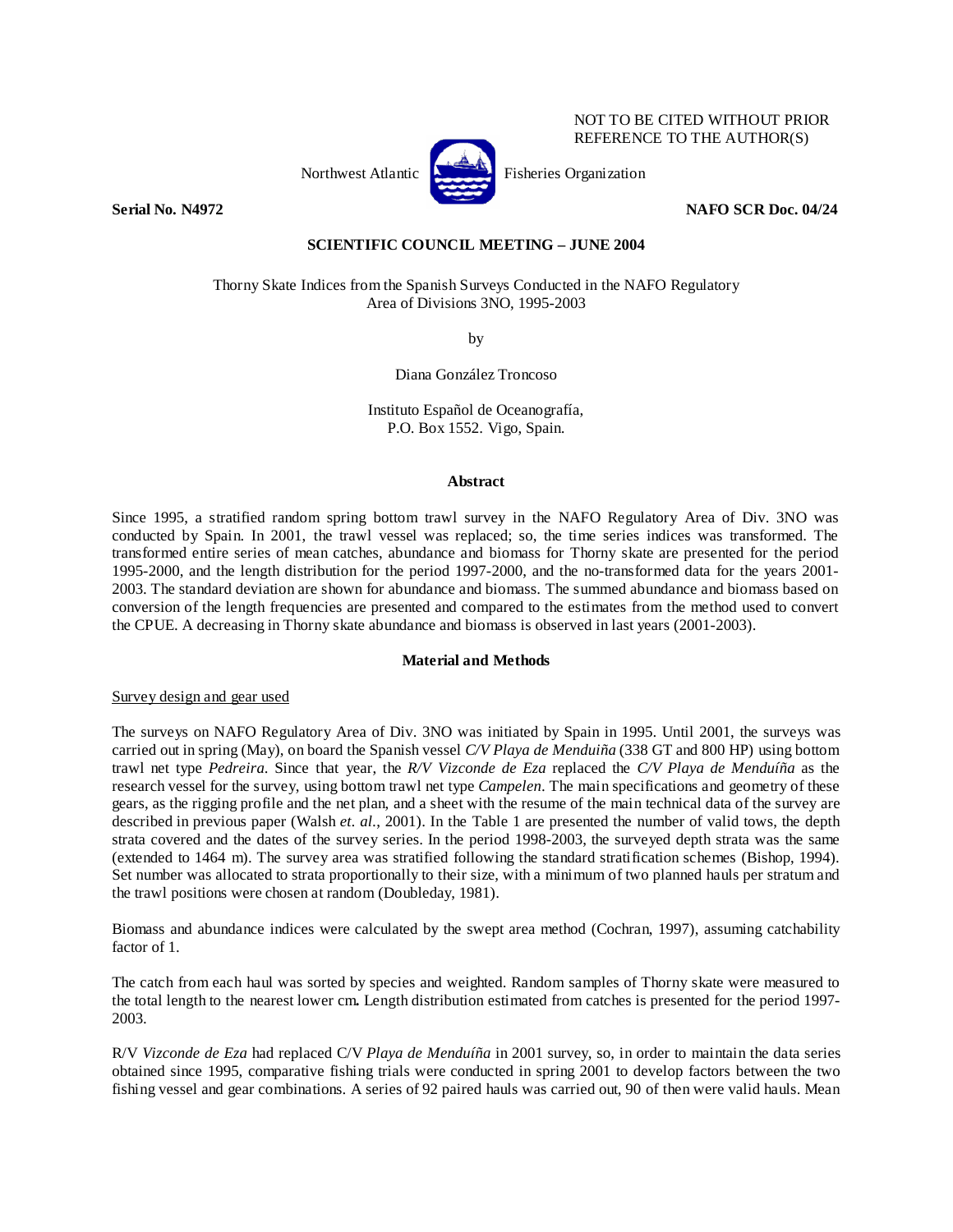catch, stratified mean catch, abundance, biomass and their respective standard deviations, and length distribution, were transformed from C/V *Playa de Menduíña* series to R/V *Vizconde de Eza* series.

### Thorny skate stratified mean catches and SD

The mean catch ( $\overline{y}_i$ ) and the variance (*Var<sub>i</sub>*) are calculated by stratum by the following formulas:

$$
\overline{y}_i = \sum_{j=1}^{T_i} \frac{y_j}{T_i}, \quad i = 1, ..., h
$$
  

$$
Var_i = \sum_{j=1}^{T_i} \frac{(y_j - \overline{y}_i)^2}{T_i - 1}, \quad i = 1, ..., h
$$

where:

 $y_i$  is the catch in haul *j*  $T_i$  is the number of hauls in the stratum  $i$ *h* is the total number of strata

and the stratified mean catch ( $\bar{y}^{str}_i$ ) and the stratified variance ( $Var^{str}_i$ ) by stratum are obtained as follow:

$$
\overline{y}_i^{str} = \overline{y}_i n_i, \quad i = 1, ..., h
$$
  

$$
Var_i^{str} = Var_i \frac{n_i^2}{T_i}, \quad i = 1, ..., h
$$

where:

 $n_i$  is the area of the stratum *i*,  $i = 1, ..., h$ 

Then the total stratified mean catch  $(\bar{y})$  and the variance (*Var*) by year are calculated according to the formulas:

$$
\overline{Y} = \sum_{i=1}^{h} \frac{\overline{Y}_{i}^{str}}{N}
$$

$$
Var = \sum_{i=1}^{h} \frac{Var_{i}^{str}}{N^{2}}
$$

where:

$$
N = \sum_{i=1}^{h} n_i
$$
 is the total area by year

The stratified standard deviation (SD) by year is calculated as the square root of the stratified variance by year.

## Conversion factors

To convert data series it was necessary to calculated the factor power correction (FPC), typically estimated by use of catch per unit of effort (CPUE) observations for the two vessels. In this case, a multiplicative model solved by generalized method by haul was adjusted to convert mean catch, abundance and biomass. Although there are many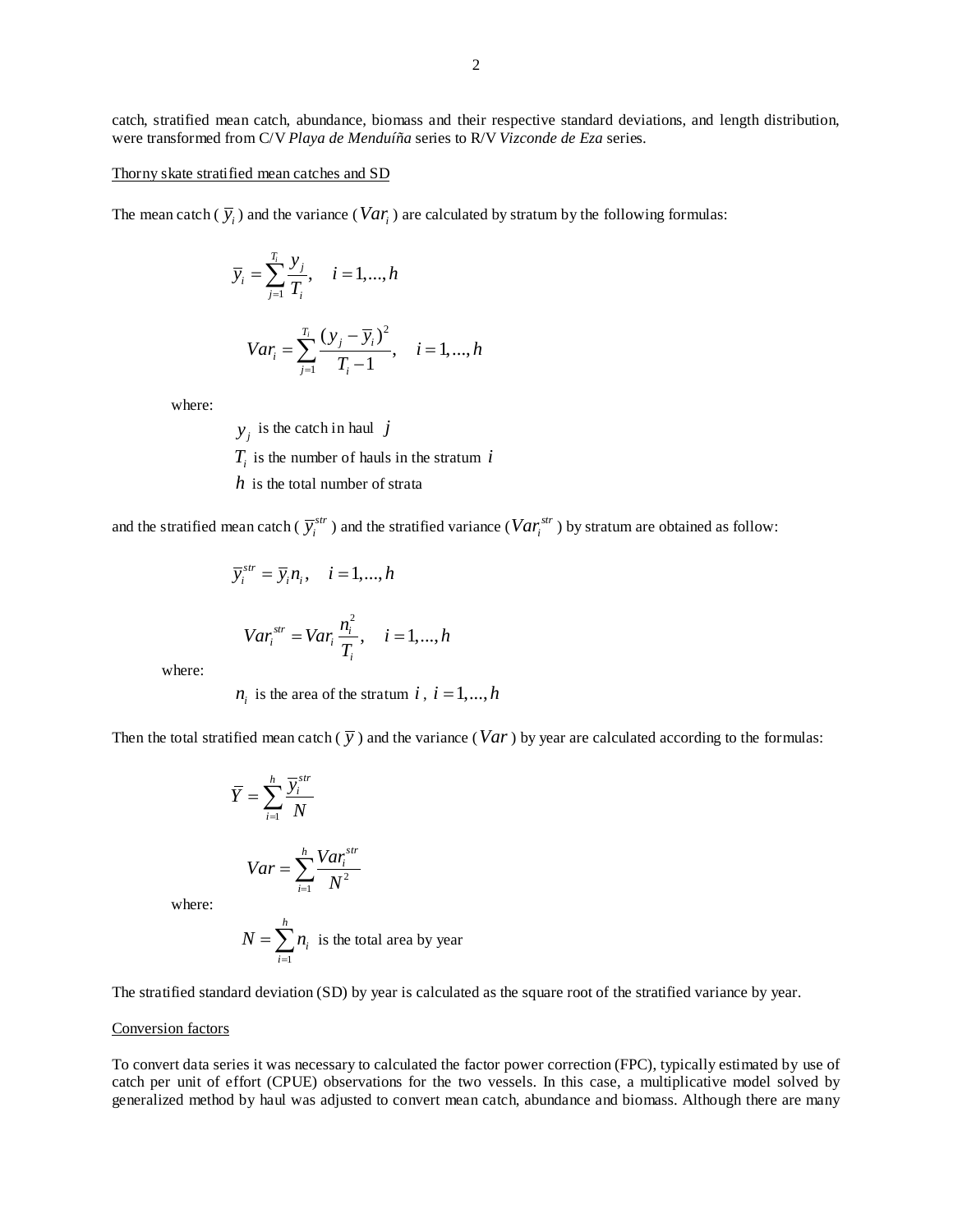models to convert the CPUE, we choose one of them that has less error (Wilderbuer *et al.*, 1998, González Troncoso and Paz, 2003).

Robson (1966) proposed the following multiplicative model to establish the relationship between the CPUEs for the two ships:

$$
CPUE_{ij} = e^{\mu + t_i + h_j + \varepsilon_{ij}}
$$

where:

 $t_i$  is the effect of the ship  $i, i = 1, 2$ 

- $h_j$  is the effect of the haul *j*, *j* = 1,...,90
- $\mu$  is the model parameter
- $\mathcal E$  is the model error

A logarithmic transformation is performed in order to obtain a linear expression:

$$
\ln(CPUE_{ij}) = \mu + t_i + h_j + \varepsilon_{ij}
$$

This equation was adjusted by generalized linear regression assuming the following restriction necessary to estimate all parameters:

$$
\sum_{i=1}^{2} t_i = 0 \Rightarrow t_1 = t = -t_2
$$

giving the following estimation of the FPC (Sissenwine and Bowman, 1978):

$$
\overline{FPC} = \frac{\overline{CPUE}_2}{\overline{CPUE}_1} = e^{2t(1+0.5s^2)}
$$
\n(1)

where  $s^2$  is the variance obtained in the estimate of  $t$ .

This model was applied to convert mean catches and biomass. To convert abundance, we used the same formula but with abundance per unit of effort, instead of CPUE.

In the other hand, to convert the length distribution, the following multiplicative model, proposed by Warren (1997) was adjusted:

$$
Ratio = \alpha l^{\beta} e^{\delta l} \tag{2}
$$

where:

Ratio = 
$$
\frac{Campelen Catch}{Pedreira Catch}
$$
 by length  
l is the length  
 $\alpha$ ,  $\beta$  and  $\delta$  are the estimated parameters.

For more details, see Paz *et al.* (2002).

We use, in all cases, only the hauls in which both vessels had non cero catch.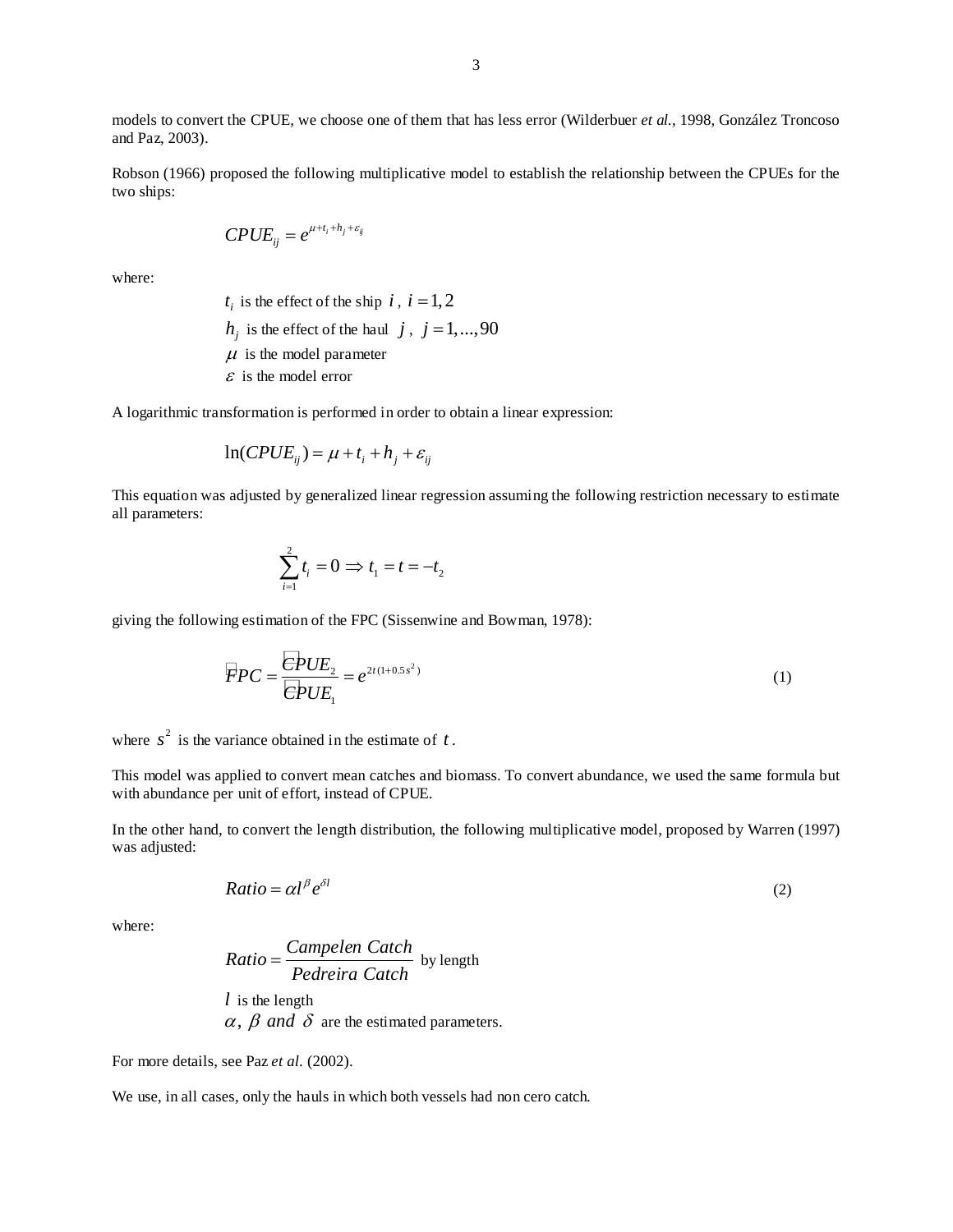Following the recommendations of the 2003 Scientific Council Meeting, abundance and biomass were obtained from the two methods and compared. For obtained the biomass from the length distribution, we use the following formula:

$$
W = a(l+0.5)^b N
$$

where:

$$
W = weight
$$
  

$$
l = length
$$
  

$$
N = number
$$

### Data series

For 1995-2000, transformed C/V *Playa de Menduíña* data series are presented. For 2002 and 2003, original R/V *Vizconde de Eza* data series are presented. In 2001, the deeper strata was not surveyed by the calibration experience. As the objective is to have data in all the strata surveyed last years, to obtaine the more annual homogeneity possible in the series, in the no surveyed strata by the R/V *Vizconde de Eza* the transformed C/V *Playa de Menduíña* data were put. This was made to mean catch, stratified mean catch, abundance and biomass. In this way, in the strata surveyed the original R/V *Vizconde de Eza* data are presented and in the strata not surveyed the transformed C/V *Playa de Menduíña* are offered.

The method to convert the indices from the length distribution has no accurate variance. Besides this, as the fit is very poor in the extreme data, we must apply another parameters for the extreme lengths, and the cut points are choosing without objective criterion. Because of that, we do not consider this method as the best one for estimating the biomass indices.

### **Results**

## Thorny skate Mean Catches

To convert mean catches, the CPUE was adjusted in model (1), giving the  $\overline{PPC}_{bio} = 0.24610793$ .

The Thorny skate mean catches by stratum are presented in Table 2, included swept area, number of hauls and SD. Thorny skate stratified mean catches and its SD are presented in Table 3. Data from year 1995 are added, although in that year a few sets were made, so it is not representative. The Thorny skate indices show a general increasing until 2000, and a decreasing in last years (Fig. 1).

### Thorny skate Biomass

The entire time series (1995-2003) of biomass and their SD estimates of Thorny skate are presented (updated) in Table 4. The biomass presents the same trend as mean catches (Fig. 2).

To convert biomass, the CPUE was adjusted in model (1), giving the  $\overline{FPC_{bio}}=0.24610793$ . Besides the transformed biomass series, we present the biomass obtained from the transformed length distribution. Parameters a and b are presented in Table 5, and in Table 4 we present the comparison between the two indices. The trend is not the same in both series: since in the MCG series we can see a decreasing since 2001, in the length series we only can see the decreasing last year (Fig. 3).

### Thorny skate Abundance

As in biomass, the entire time series (1995-2003) of abundance and their SD estimates of Thorny skate are presented (updated) in Table 6. The abundance table shows an increasing in the survey estimates until 2000, and a decreasing since that year (Fig. 4).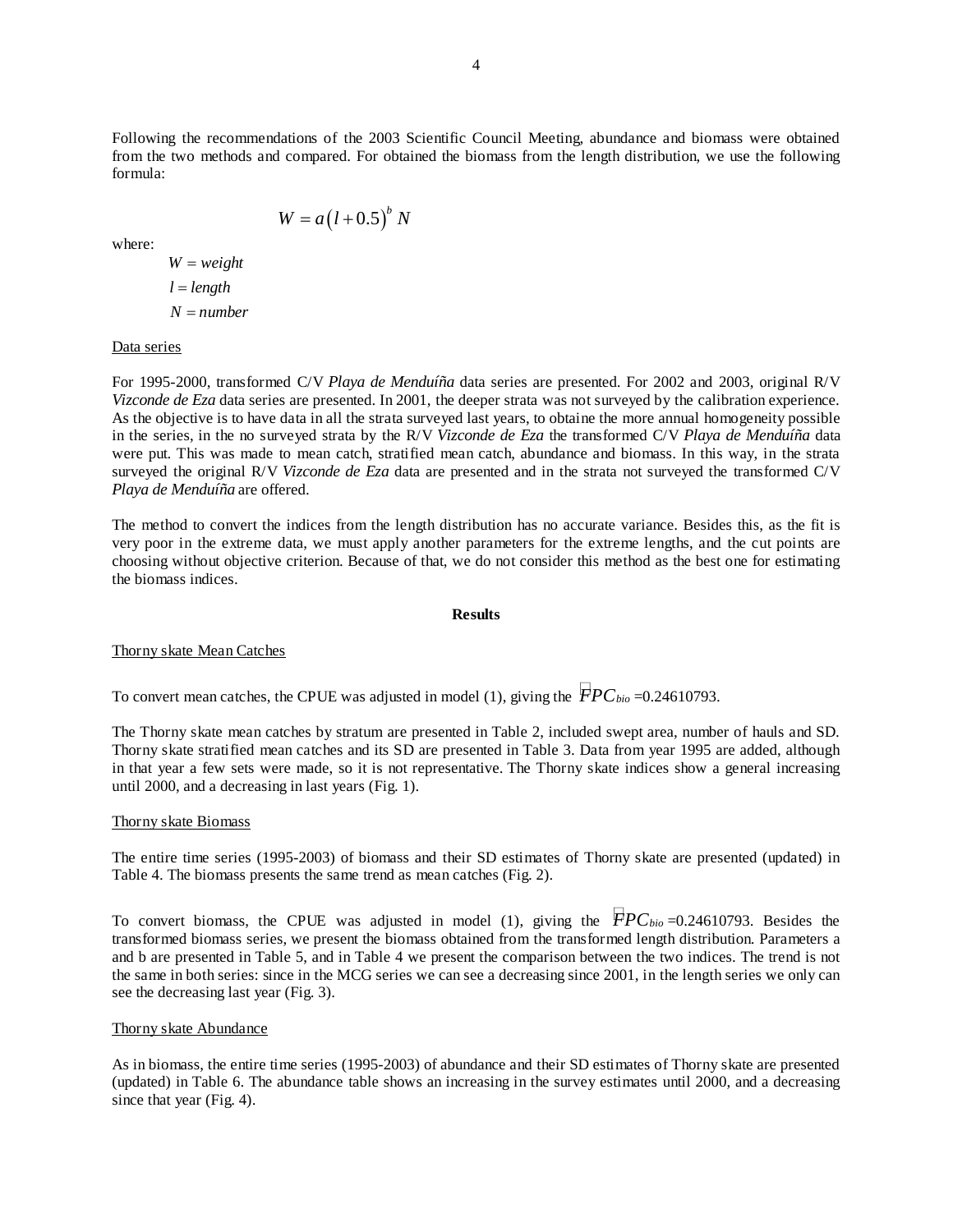To convert abundance, the abundance per unit of effort was adjusted in model (1), giving the  $\overline{FPC}_{ab}$ =0.22950685. Besides the transformed abundance series, we present the abundance obtained summing the transformed length distribution. In Table 6 we present the comparison between the two series indices. The trend is not the same in both series: since in the MCG series we can see a decreasing in the year 2001, in the length series this decreasing has not been observed (Fig. 5).

#### Thorny skate Length Distribution

The result of the model proposed by Warren (2) for Thorny skate was the following:

 $\text{Ln(Ratio)} = \exp(4.5402 - 2.71751 \text{ln}(l) + 0.0749 l)$ 

Figure 6 shows the ratios and their fit. In this figure, we observed that, under 28 cm, the fit is very poor, so another conversion factor is applied for these values. So, two length classes are formed as follow (cf = conversion factor):

For  $l \le 28$ : cf = 0.2114 For  $l \ge 29$ : cf = exp(4.5402-2.71751ln( $l$ )+0.0749 $l$ )

In Table 7 is shown Thorny skate length distribution per thousand, besides the sampled size and its catch for the period 1997-2003. For years 1995 and 1996, we have not length data. In Figure 7 we can see the length distribution evolution along the years. It can be seen a quite presence of recruitment in 2002, that has not occurred last year.

#### **References**

- BISHOP, C A.. 1994. Revisions and additions to stratification schemes used during research vessel surveys in NAFO subareas 2 and 3*.* NAFO SCR Doc., Nº 43, Serial nº N2413, 23 pp.
- COCHRAN, W. G.. 1997. Sampling techniques. J. Wiley and Sons, N.Y., 428 pp.
- DOUBLEDAY, W. G.. 1981. Manual on groundfish surveys in the Northwest Atlantic. NAFO Sci. Coun. Studies, 2, 55.
- GONZÁLEZ TRONCOSO, D. and X. PAZ. 2003. Testing methods for estimating the Factor Power Correction obtained from the comparative Fishing Trial: C/V *Playa de Menduíña* versus R/V *Vizconde de Eza*. NAFO SCR Doc. 03/5. Serial nº 4811.
- PAZ, X., D. GONZÁLEZ TRONCOSO and P. DURÁN MUÑOZ. 2002. Comparative Exercise between the C/V *Playa de Menduíña* and the R/V *Vizconde de Eza* in the NAFO Divisions 3NO in May 2001. NAFO SCR Doc. 02/5. Serial nº N4603, 25 pp.
- ROBSON, D. S.. 1966. Estimation of the relative fishing power in individual ships. Res. Bull. Int. Comm. N. W. Atl. Fish. 3: 5-14
- SISSENWINE, M. P. and E. W. BOWMAN. 1978. An analysis of some factors affecting the catchabality of fish by bottom trawls. ICNAF, Res. Bull. 13: 81-97
- WALSH, J.S., X. PAZ and P. DURÁN. 2001. A preliminary investigation of the efficiency of Canadian and Spanish Survey bottom trawls on the Southern Bank. NAFO SCR Doc., 01/74, Serial nº N4453, 18 pp.
- WARREN, W. G.. 1997. Report on the comparative fishing trial between the *Gadus Atlantica* and *Teleost*. NAFO Sci. Coun. Studies, 29: 81-92
- WILDERBUER, T. K., R. F. KAPPENMAN and D. R. GUNDERSON. 1998. Analysis of fishing power correction factor estimates from a trawl comparison experiment. N. Am. J. Fish. Manage, 18: 11-18.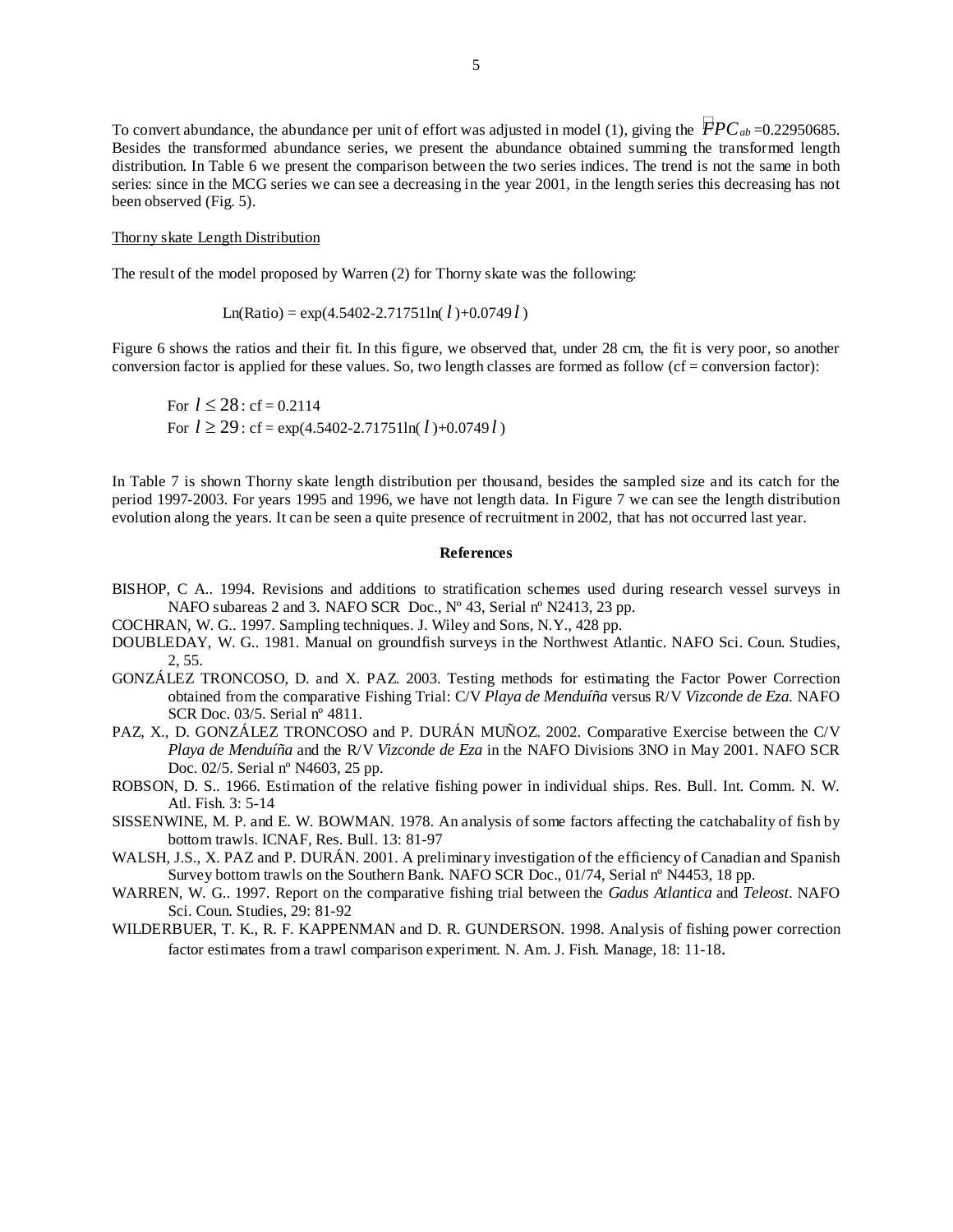| Year | Vessel                | Valid tows | Depth strata covered (m) | <b>Dates</b>       |
|------|-----------------------|------------|--------------------------|--------------------|
| 1995 | C/V Playa de Menduíña | 77         | $>56-731$                | May 18-May 29      |
| 1996 | C/V Playa de Menduíña | 112        | $>56-1098$               | May 07-May 24      |
| 1997 | C/V Playa de Menduíña | 128        | $>56-1280$               | April 26-May 18    |
| 1998 | C/V Playa de Menduíña | 124        | $>$ 56-1464              | May 06-May 26      |
| 1999 | C/V Playa de Menduíña | 114        | $> 56 - 1464$            | May 07-May 26      |
| 2000 | C/V Playa de Menduíña | 118        | $> 56 - 1464$            | May 07-May 28      |
| 2001 | R/V Vizconde de Eza   | 90         | $>56-1116$               | May 05-May 23      |
| 2002 | R/V Vizconde de Eza   | 125        | $>56-1464$               | April 29-May 19    |
| 2003 | R/V Vizconde de Eza   | 118        | $>56-1464$               | May $11$ -Jun $02$ |

**TABLE 1.-** Spanish spring bottom trawl surveys on NAFO Div. 3NO: 1995-2003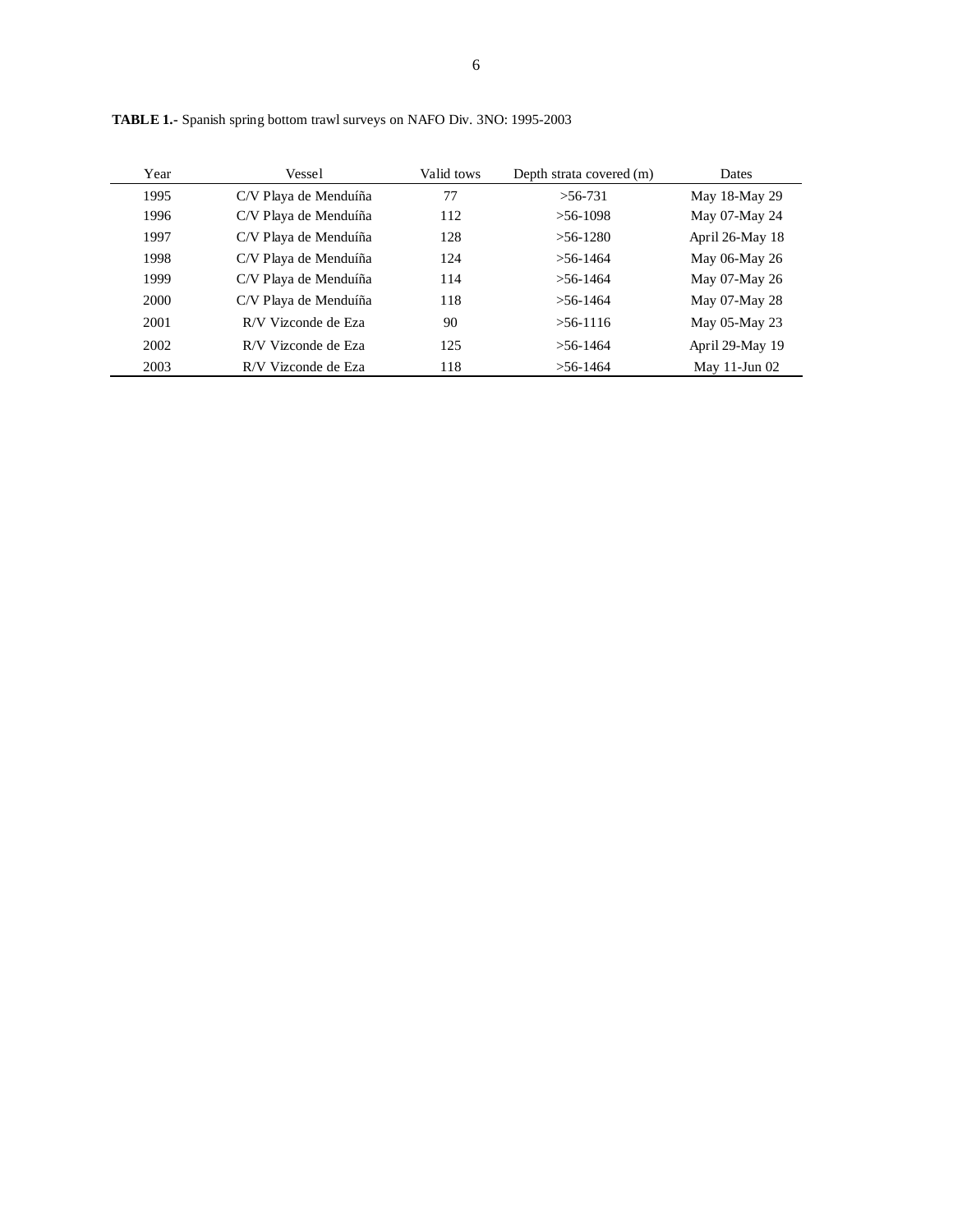**TABLE 2.-** Swept area, number of hauls and Thorny skate mean catch (kg) and SD (\*\*) by stratum. Spanish Spring Surveys on NAFO Div. 3NO: 1995-2003. Swept area in square miles. n.s. means stratum not surveyed. 1995-2000 data are transformed C/V *Playa de Menduíña* data, and 2001-2003 data are original from R/V *Vizconde de Eza*. In 2001, (\*) indicates transformed data from C/V *Playa de Menduiña.*

|         | 1995   |                |            |                          |        |                  | 1996       |           | 1997   |                |            |                          |
|---------|--------|----------------|------------|--------------------------|--------|------------------|------------|-----------|--------|----------------|------------|--------------------------|
| Stratum | Swept  | Tow            | T. skate   | T. skate                 | Swept  | Tow              | T. skate   | T. skate  | Swept  | Tow            | T. skate   | T. skate                 |
|         | area   | number         | Mean catch | <b>SD</b>                | area   | number           | Mean catch | <b>SD</b> | area   | number         | Mean catch | SD                       |
| 353     | 0.0353 | $\mathfrak{Z}$ | 9.22       | 3.937                    | 0.0371 | $\mathfrak{Z}$   | 34.66      | 15.46     | 0.0480 | $\overline{4}$ | 6.21       | 1.73                     |
| 354     | 0.0353 | 3              | 11.81      | 9.820                    | 0.0319 | 3                | 25.37      | 8.94      | 0.0233 | $\sqrt{2}$     | 1.20       | 1.12                     |
| 355     | n.s.   | n.s.           | n.s.       | n.s.                     | 0.0221 | $\mathbf{2}$     | 10.77      | 9.10      | 0.0233 | $\sqrt{2}$     | 27.19      | 22.38                    |
| 356     | n.s.   | n.s.           | n.s.       | n.s.                     | 0.0203 | $\mathbf{2}$     | 2.90       | 1.78      | 0.0225 | $\overline{c}$ | 2.72       | 0.61                     |
| 357     | 0.0109 | -1             | 4.92       |                          | 0.0218 | $\boldsymbol{2}$ | 9.19       | 2.91      | 0.0443 | $\overline{4}$ | 1.32       | 1.56                     |
| 358     | 0.0319 | 3              | 18.14      | 27.019                   | 0.0319 | 3                | 6.98       | 6.83      | 0.0563 | $\sqrt{5}$     | 1.56       | 1.52                     |
| 359     | 0.0345 | 3              | 11.99      | 15.152                   | 0.0548 | 5                | 14.93      | 7.45      | 0.0690 | 6              | 7.47       | 2.92                     |
| 360     | 0.3563 | 31             | 7.95       | 7.076                    | 0.3761 | 31               | 29.65      | 22.45     | 0.3754 | 32             | 10.11      | 11.61                    |
| 374     | 0.0225 | $\sqrt{2}$     | 0.58       | 0.818                    | 0.0233 | $\sqrt{2}$       | 2.07       | 1.32      | 0.0353 | 3              | 2.29       | 1.19                     |
| 375     | 0.0225 | 2              | 1.84       | 1.140                    | 0.0229 | $\overline{c}$   | 4.00       | 5.66      | 0.0116 | $\mathbf{1}$   | 0.84       |                          |
| 376     | 0.1729 | 15             | 4.17       | 4.411                    | 0.1650 | 14               | 24.30      | 27.89     | 0.1583 | 14             | 15.16      | 16.62                    |
| 377     | 0.0221 | $\sqrt{2}$     | 0.55       | 0.783                    | 0.0229 | $\mathbf{2}$     | 1.13       | 0.35      | 0.0116 | $\mathbf{1}$   | 1.28       |                          |
| 378     | 0.0435 | $\overline{4}$ | 5.35       | 3.401                    | 0.0330 | 3                | 8.61       | 13.39     | 0.0210 | $\sqrt{2}$     | 2.07       | 0.59                     |
| 379     | 0.0221 | $\overline{2}$ | 3.69       | 5.221                    | 0.0113 | 1                | 1.72       | $\sim$    | 0.0206 | $\sqrt{2}$     | 0.54       | 0.24                     |
| 380     | n.s.   | n.s.           | n.s.       | n.s.                     | 0.0221 | $\mathbf{2}$     | 3.43       | 1.27      | 0.0210 | $\sqrt{2}$     | 1.27       | 0.37                     |
| 381     | n.s.   | n.s.           | n.s.       | n.s.                     | 0.0229 | $\mathbf{2}$     | 9.98       | 0.82      | 0.0221 | $\sqrt{2}$     | 6.17       | 7.81                     |
| 382     | n.s.   | n.s.           | n.s.       | n.s.                     | 0.0338 | 3                | 5.21       | 5.73      | 0.0461 | $\overline{4}$ | 0.64       | 0.95                     |
| 721     | n.s.   | n.s.           | n.s.       | n.s.                     | 0.0214 | $\boldsymbol{2}$ | 0.97       | 1.37      | 0.0221 | $\sqrt{2}$     | 2.28       | 0.18                     |
| 722     | n.s.   | n.s.           | n.s.       | n.s.                     | 0.0206 | $\mathbf{2}$     | 5.09       | 3.83      | 0.0214 | $\sqrt{2}$     | 7.54       | 10.66                    |
| 723     | n.s.   | n.s.           | n.s.       | n.s.                     | 0.0109 | 1                | 4.10       | $\sim$    | 0.0210 | $\sqrt{2}$     | 6.32       | 7.25                     |
| 724     | 0.0105 | $\mathbf{1}$   | 4.92       | $\overline{\phantom{a}}$ | 0.0203 | $\mathbf{2}$     | 0.09       | 0.12      | 0.0225 | $\sqrt{2}$     | 2.06       | 2.45                     |
| 725     | 0.0334 | 3              | 0.41       | 0.710                    | 0.0225 | $\mathbf{2}$     | 0.06       | 0.08      | 0.0206 | $\overline{c}$ | 0.27       | 0.31                     |
| 726     | 0.0214 | $\overline{2}$ | 1.90       | 2.532                    | 0.0218 | $\mathbf{2}$     | 0.00       | 0.00      | n.s.   | n.s.           | n.s.       | n.s.                     |
| 727     | n.s.   | n.s.           | n.s.       | n.s.                     | 0.0210 | $\mathbf{2}$     | 1.82       | 0.97      | 0.0094 | $\mathbf{1}$   | 3.37       |                          |
| 728     | n.s.   | n.s.           | n.s.       | n.s.                     | 0.0218 | $\boldsymbol{2}$ | 7.57       | 10.70     | 0.0214 | $\sqrt{2}$     | 1.45       | 1.11                     |
| 752     | n.s.   | n.s.           | n.s.       | n.s.                     | 0.0109 | $\mathbf{1}$     | 0.15       | $\sim$    | 0.0218 | $\mathbf{2}$   | 4.25       | 2.51                     |
| 753     | n.s.   | n.s.           | n.s.       | n.s.                     | 0.0199 | $\mathbf{2}$     | 24.48      | 31.06     | 0.0214 | $\sqrt{2}$     | 13.56      | 17.61                    |
| 754     | n.s.   | n.s.           | n.s.       | n.s.                     | n.s.   | n.s.             | n.s.       | n.s.      | 0.0330 | 3              | 45.32      | 25.00                    |
| 755     | n.s.   | n.s.           | n.s.       | n.s.                     | n.s.   | n.s.             | n.s.       | n.s.      | n.s.   | n.s.           | n.s.       | n.s.                     |
| 756     | n.s.   | n.s.           | n.s.       | n.s.                     | 0.0210 | $\sqrt{2}$       | 1.22       | 0.27      | 0.0109 | $\mathbf{1}$   | 13.91      |                          |
| 757     | n.s.   | n.s.           | n.s.       | n.s.                     | 0.0188 | $\overline{c}$   | 7.27       | 8.02      | 0.0304 | $\mathfrak{Z}$ | 32.68      | 39.04                    |
| 758     | n.s.   | n.s.           | n.s.       | n.s.                     | n.s.   | n.s.             | n.s.       | n.s.      | 0.0214 | $\mathfrak{2}$ | 52.54      | 7.90                     |
| 759     | n.s.   | n.s.           | n.s.       | n.s.                     | n.s.   | n.s.             | n.s.       | n.s.      | n.s.   | n.s.           | n.s.       | n.s.                     |
| 760     | n.s.   | n.s.           | n.s.       | n.s.                     | 0.0210 | $\sqrt{2}$       | 3.03       | 0.12      | 0.0105 | -1             | 0.00       | $\overline{\phantom{a}}$ |
| 761     | n.s.   | n.s.           | n.s.       | n.s.                     | 0.0199 | $\sqrt{2}$       | 33.89      | 2.89      | 0.0315 | 3              | 59.26      | 86.28                    |
| 762     | n.s.   | n.s.           | n.s.       | n.s.                     | n.s.   | n.s.             | n.s.       | n.s.      | 0.0308 | 3              | 50.77      | 82.75                    |
| 763     | n.s.   | n.s.           | n.s.       | n.s.                     | n.s.   | n.s.             | n.s.       | n.s.      | n.s.   | n.s.           | n.s.       | n.s.                     |
| 764     | n.s.   | n.s.           | n.s.       | n.s.                     | 0.0210 | $\sqrt{2}$       | 33.41      | 19.09     | 0.0206 | $\mathfrak{2}$ | 14.84      | 5.60                     |
| 765     | n.s.   | n.s.           | n.s.       | n.s.                     | 0.0199 | $\sqrt{2}$       | 28.19      | 35.39     | 0.0206 | $\sqrt{2}$     | 14.88      | 18.39                    |
| 766     | n.s.   | n.s.           | n.s.       | n.s.                     | n.s.   | n.s.             | n.s.       | n.s.      | 0.0308 | 3              | 15.23      | 9.42                     |
| 767     | n.s.   | n.s.           | n.s.       | n.s.                     | n.s.   | n.s.             | n.s.       | n.s.      | n.s.   | n.s.           | n.s.       | n.s.                     |

$$
(**) SD = \frac{\sum (x_i - \overline{x})}{n-1}
$$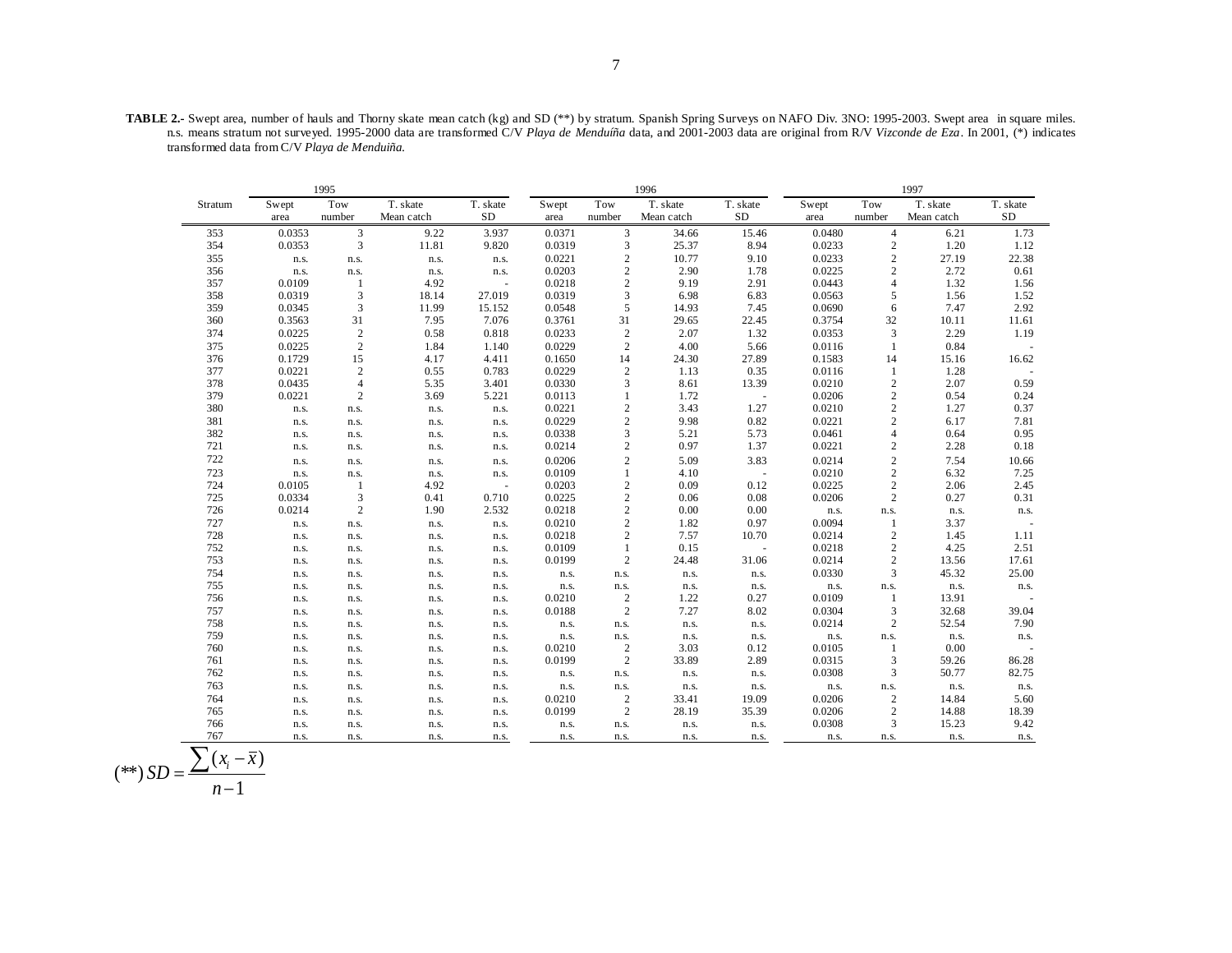**TABLE 2 (cont.).-** Swept area, number of hauls and Thorny skate mean catch (kg) and SD (\*\*) by stratum. Spanish Spring Surveys on NAFO Div. 3NO: 1995-2003. Swept area in square miles. n.s. means stratum not surveyed. 1995-2000 data are transformed C/V *Playa de Menduíña* data, and 2001-2003 data are original from R/V *Vizconde de Eza*. In 2001, (\*) indicates transformed data from C/V *Playa de Menduiña.*

|         | 1998   |                         |            |          | 1999   | 2000                    |            |          |        |                |            |          |
|---------|--------|-------------------------|------------|----------|--------|-------------------------|------------|----------|--------|----------------|------------|----------|
| Stratum | Swept  | Tow                     | T. skate   | T. skate | Swept  | Tow                     | T. skate   | T. skate | Swept  | Tow            | T. skate   | T. skate |
|         | area   | number                  | Mean catch | SD       | area   | number                  | Mean catch | SD       | area   | number         | Mean catch | $\rm SD$ |
| 353     | 0.0465 | $\overline{4}$          | 26.06      | 11.09    | 0.0360 | 3                       | 319.35     | 89.29    | 0.0356 | 3              | 149.95     | 44.45    |
| 354     | 0.0356 | 3                       | 68.23      | 87.97    | 0.0218 | $\sqrt{2}$              | 20.21      | 28.57    | 0.0356 | 3              | 82.44      | 34.12    |
| 355     | 0.0221 | $\sqrt{2}$              | 3.43       | 0.23     | 0.0229 | $\sqrt{2}$              | 12.40      | 17.54    | 0.0233 | $\mathbf{2}$   | 33.14      | 41.19    |
| 356     | 0.0221 | $\sqrt{2}$              | 0.69       | 0.42     | 0.0229 | $\overline{c}$          | 1.55       | 0.28     | 0.0225 | $\overline{c}$ | 2.21       | 0.51     |
| 357     | 0.0240 | $\sqrt{2}$              | 1.69       | 1.37     | 0.0236 | $\overline{c}$          | 2.98       | 1.74     | 0.0124 | $\mathbf{1}$   | 0.00       |          |
| 358     | 0.0236 | 3                       | 0.99       | 1.17     | 0.0349 | 3                       | 2.81       | 2.22     | 0.0341 | 3              | 15.49      | 17.71    |
| 359     | 0.0698 | 6                       | 7.93       | 5.95     | 0.0364 | 3                       | 13.25      | 14.73    | 0.0469 | $\overline{4}$ | 71.73      | 91.22    |
| 360     | 0.2561 | 25                      | 17.95      | 23.86    | 0.2325 | 19                      | 67.68      | 55.88    | 0.2396 | 20             | 132.15     | 142.67   |
| 374     | 0.0353 | $\overline{3}$          | 0.41       | 0.61     | 0.0244 | $\sqrt{2}$              | 5.91       | 0.14     | 0.0240 | $\sqrt{2}$     | 0.71       | 1.00     |
| 375     | 0.0345 | 3                       | 1.97       | 1.81     | 0.0236 | $\overline{c}$          | 6.57       | 0.77     | 0.0244 | 2              | 3.48       | 0.40     |
| 376     | 0.0930 | 10                      | 24.06      | 35.48    | 0.1219 | 10                      | 75.94      | 45.71    | 0.1200 | 10             | 68.84      | 52.60    |
| 377     | 0.0229 | $\sqrt{2}$              | 0.32       | 0.31     | 0.0240 |                         | 1.04       | 0.18     | 0.0229 | $\sqrt{2}$     | 0.57       | 0.81     |
| 378     | 0.0120 | $\sqrt{2}$              | 2.07       | 2.40     | 0.0229 | $\frac{2}{2}$           | 8.32       | 5.01     | 0.0233 | $\sqrt{2}$     | 5.54       | 3.31     |
| 379     | 0.0356 | 3                       | 1.69       | 1.09     | 0.0236 | $\overline{c}$          | 0.76       | 0.53     | 0.0225 | $\sqrt{2}$     | 1.10       | 0.51     |
| 380     | 0.0113 | $\overline{\mathbf{c}}$ | 4.50       | 2.78     | 0.0236 | $\overline{\mathbf{c}}$ | 3.96       | 1.95     | 0.0236 | $\sqrt{2}$     | 1.26       | 1.17     |
| 381     | 0.0229 | $\overline{c}$          | 7.65       | 0.24     | 0.0229 | $\overline{c}$          | 1.03       | 0.28     | 0.0236 | $\sqrt{2}$     | 3.94       | 0.36     |
| 382     | 0.0229 | 3                       | 1.02       | 0.85     | 0.0484 | $\overline{4}$          | 4.44       | 3.05     | 0.0499 | $\overline{4}$ | 5.36       | 0.80     |
| 721     | 0.0203 | $\sqrt{2}$              | 8.17       | 9.33     | 0.0244 | $\overline{c}$          | 1.16       | 1.64     | 0.0236 | $\mathbf{2}$   | 6.54       | 6.27     |
| 722     | 0.0101 |                         | 38.34      | 45.25    | 0.0229 |                         | 10.79      | 15.26    | 0.0218 | $\sqrt{2}$     | 13.79      | 6.07     |
| 723     | 0.0233 | $\frac{2}{2}$           | 2.62       | 0.40     | 0.0229 | $\frac{2}{2}$           | 3.77       | 3.99     | 0.0248 | $\sqrt{2}$     | 4.05       | 4.37     |
| 724     | 0.0206 | $\mathfrak{2}$          | 12.29      | 3.71     | 0.0225 | $\overline{c}$          | 9.83       | 6.80     | 0.0233 | $\sqrt{2}$     | 2.33       | 3.29     |
| 725     | 0.0086 | $\mathbf{1}$            | 3.89       | $\sim$   | 0.0229 | $\sqrt{2}$              | 3.63       | 5.13     | 0.0210 | $\sqrt{2}$     | 4.11       | 5.03     |
| 726     | 0.0094 | $\sqrt{2}$              | 0.26       | 0.37     | 0.0225 | $\overline{c}$          | 0.89       | 1.25     | 0.0221 | $\sqrt{2}$     | 9.68       | 10.56    |
| 727     | 0.0233 | $\sqrt{2}$              | 6.02       | 2.84     | 0.0236 | $\overline{c}$          | 2.83       | 0.63     | 0.0210 | $\sqrt{2}$     | 0.58       | 0.60     |
| 728     | 0.0206 | $\sqrt{2}$              | 4.68       | 2.68     | 0.0233 |                         | 4.91       | 3.22     | 0.0210 | $\sqrt{2}$     | 1.85       | 1.22     |
| 752     | 0.0229 | $\mathfrak 2$           | 58.62      | 78.69    | 0.0233 | $\frac{2}{2}$           | 2.24       | 1.11     | 0.0206 | $\sqrt{2}$     | 1.20       | 1.30     |
| 753     | 0.0218 | $\sqrt{2}$              | 4.01       | 5.19     | 0.0229 | $\overline{c}$          | 17.13      | 19.39    | 0.0218 | $\sqrt{2}$     | 3.01       | 4.26     |
| 754     | 0.0210 | $\mathfrak 2$           | 112.25     | 14.65    | 0.0206 | $\sqrt{2}$              | 16.66      | 23.56    | 0.0195 | $\sqrt{2}$     | 54.96      | 23.46    |
| 755     | 0.0206 | $\mathfrak{2}$          | 7.84       | 5.34     | 0.0311 | $\overline{3}$          | 0.00       | 0.00     | 0.0431 | $\overline{4}$ | 2.74       | 5.48     |
| 756     | 0.0225 | $\mathbf{2}$            | 63.66      | 36.74    | 0.0225 | $\overline{c}$          | 16.21      | 19.54    | 0.0203 | $\mathbf{2}$   | 3.69       | 3.64     |
| 757     | 0.0206 | $\overline{c}$          | 67.38      | 86.94    | 0.0233 | $\overline{c}$          | 10.74      | 10.98    | 0.0214 | $\sqrt{2}$     | 55.50      | 20.36    |
| 758     | 0.0105 | $\sqrt{2}$              | 235.97     | 239.70   | 0.0214 | $\overline{c}$          | 117.49     | 142.60   | 0.0210 | $\sqrt{2}$     | 55.87      | 79.01    |
| 759     | 0.0214 | $\sqrt{2}$              | 114.12     | 147.96   | 0.0218 | $\sqrt{2}$              | 0.43       | 0.26     | 0.0210 | $\sqrt{2}$     | 41.86      | 56.21    |
| 760     | 0.0214 | $\sqrt{2}$              | 6.73       | 3.05     | 0.0225 | $\overline{c}$          | 9.20       | 11.14    | 0.0210 | $\sqrt{2}$     | 12.97      | 11.59    |
| 761     | 0.0206 | $\sqrt{2}$              | 17.62      | 10.16    | 0.0210 | $\overline{c}$          | 0.71       | 0.32     | 0.0221 | $\sqrt{2}$     | 10.20      | 13.55    |
| 762     | 0.0094 | $\sqrt{2}$              | 5.24       | 4.35     | 0.0210 | $\overline{c}$          | 8.28       | 10.49    | 0.0203 | $\sqrt{2}$     | 5.54       | 7.83     |
| 763     | 0.0218 | $\sqrt{2}$              | 0.00       | 0.00     | 0.0311 | 3                       | 0.00       | 0.00     | 0.0416 | $\overline{4}$ | 0.00       | 0.00     |
| 764     | 0.0218 | $\overline{c}$          | 12.47      | 10.81    | 0.0225 | $\overline{c}$          | 0.00       | 0.00     | 0.0218 | $\mathbf{2}$   | 0.00       | 0.00     |
| 765     | 0.0098 | $\mathfrak{2}$          | 12.08      | 15.52    | 0.0221 | $\overline{2}$          | 0.00       | 0.00     | 0.0203 | $\sqrt{2}$     | 1.35       | 1.91     |
| 766     | 0.0191 | $\overline{c}$          | 0.51       | 0.20     | 0.0218 | $\overline{c}$          | 0.00       | 0.00     | 0.0214 | $\sqrt{2}$     | 0.00       | 0.00     |
| 767     | 0.0109 | $\overline{c}$          | 2.83       | 3.87     | 0.0214 | $\overline{2}$          | 0.00       | 0.00     | 0.0210 | $\overline{c}$ | 0.00       | 0.00     |

$$
(**) SD = \frac{\sum (x_i - \overline{x})}{n - 1}
$$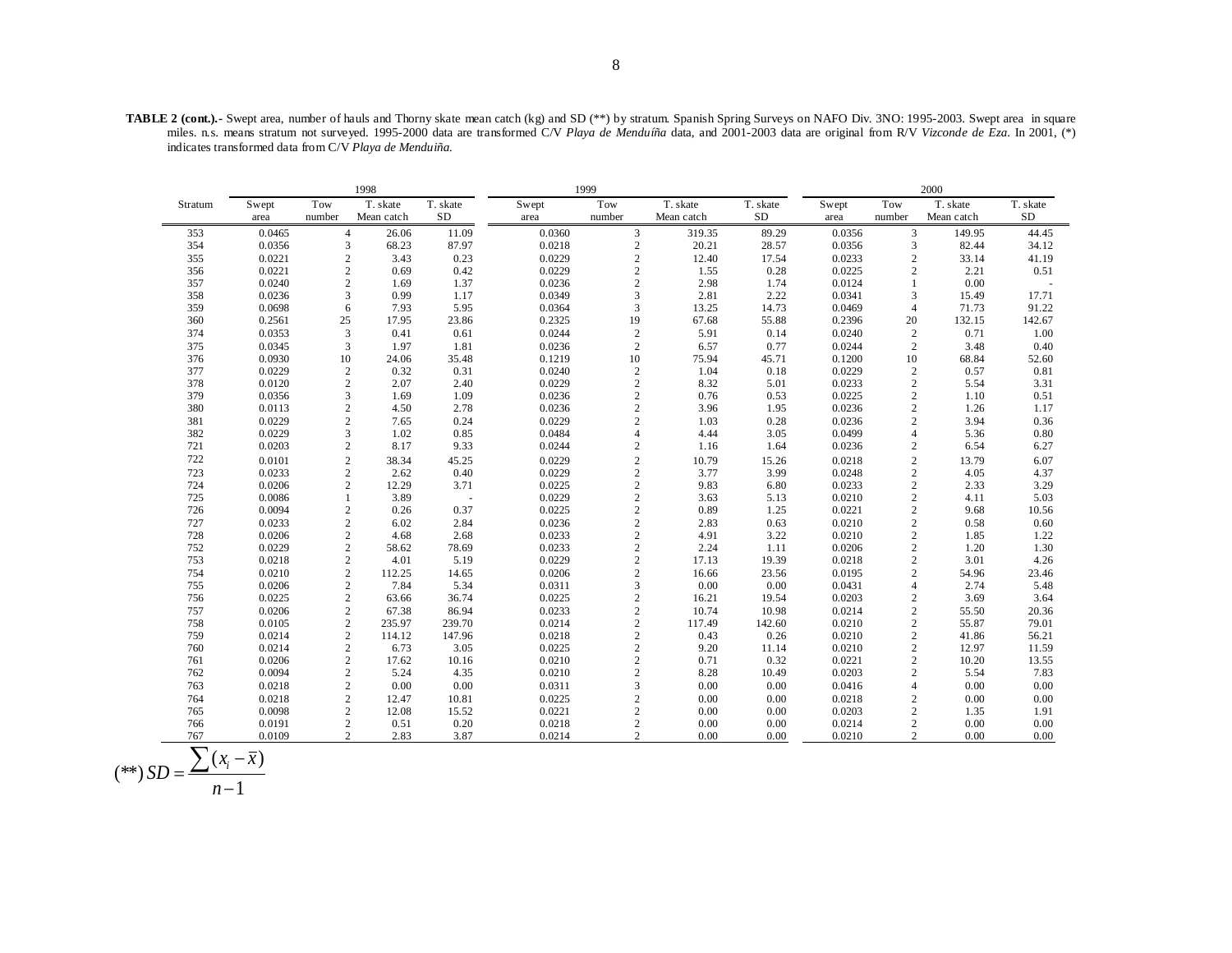**TABLE 2 (cont.).-** Swept area, number of hauls and Thorny skate mean catch (kg) and SD (\*\*) by stratum. Spanish Spring Surveys on NAFO Div. 3NO: 1995-2003. Swept area in square miles. n.s. means stratum not surveyed. 1995-2000 data are transformed C/V *Playa de Menduíña* data, and 2001-2003 data are original from R/V *Vizconde de Eza*. In 2001, (\*) indicates transformed data from C/V *Playa de Menduiña.*

|         | 2001   |                |              |               |        |                | 2002       |          | 2003   |                 |            |              |
|---------|--------|----------------|--------------|---------------|--------|----------------|------------|----------|--------|-----------------|------------|--------------|
| Stratum | Swept  | Tow            | T. skate     | T. skate      | Swept  | Tow            | T. skate   | T. skate | Swept  | Tow             | T. skate   | T. skate     |
|         | area   | number         | Mean catch   | <b>SD</b>     | area   | number         | Mean catch | SD       | area   | number          | Mean catch | ${\rm SD}$   |
| 353     | 0.0341 | 3              | 351.90       | 283.060       | 0.0476 | $\overline{4}$ | 356.30     | 215.772  | 0.0334 | 3               | 78.36      | 33.796       |
| 354     | 0.0338 | 3              | 67.63        | 19.515        | 0.0356 | 3              | 89.80      | 80.809   | 0.0338 | 3               | 40.33      | 40.683       |
| 355     | 0.0240 | $\sqrt{2}$     | 20.60        | 11.031        | 0.0236 | $\sqrt{2}$     | 2.67       | 3.723    | 0.0229 | $\sqrt{2}$      | 19.53      | 22.422       |
| 356     | 0.0240 | $\overline{c}$ | 0.29         | 0.410         | 0.0233 | $\overline{c}$ | 1.55       | 2.192    | 0.0225 | $\overline{c}$  | 5.19       | 7.333        |
| 357     | 0.0244 | $\overline{c}$ | 2.35         | 1.669         | 0.0240 | $\sqrt{2}$     | 2.00       | 2.828    | 0.0229 | $\overline{c}$  | 2.25       | 3.182        |
| 358     | 0.0345 | 3              | 4.05         | 6.974         | 0.0345 | 3              | 11.47      | 19.861   | 0.0338 | 3               | 21.14      | 25.809       |
| 359     | 0.0803 | $\overline{7}$ | 15.45        | 24.999        | 0.0686 | 6              | 72.34      | 148.583  | 0.0791 | $7\phantom{.0}$ | 25.86      | 23.965       |
| 360     | 0.2423 | 20             | 67.67        | 79.827        | 0.2865 | 25             | 20.63      | 24.987   | 0.2254 | 20              | 35.53      | 29.397       |
| 374     | 0.0240 | $\overline{2}$ | 0.73         | 1.032         | 0.0345 | $\mathfrak z$  | 0.30       | 0.520    | 0.0225 | $\sqrt{2}$      | 0.00       | 0.000        |
| 375     | 0.0338 | 3              | 0.51         | 0.878         | 0.0353 | 3              | 1.40       | 2.425    | 0.0330 | 3               | 2.29       | 2.414        |
| 376     | 0.1155 | 10             | 22.67        | 19.650        | 0.1140 | 10             | 12.59      | 12.093   | 0.1125 | 10              | 10.77      | 12.802       |
| 377     | 0.0229 | $\sqrt{2}$     | 5.70         | 2.270         | 0.0229 | $\sqrt{2}$     | 1.17       | 1.655    | 0.0225 | $\sqrt{2}$      | 0.46       | 0.438        |
| 378     | 0.0236 | $\overline{c}$ | 0.16         | 0.099         | 0.0233 | $\overline{2}$ | 0.02       | 0.021    | 0.0225 | $\mathbf{2}$    | 2.98       | 4.076        |
| 379     | 0.0229 | $\sqrt{2}$     | 0.00         | 0.000         | 0.0229 | $\sqrt{2}$     | 5.45       | 1.909    | 0.0229 | $\sqrt{2}$      | 0.01       | 0.014        |
| 380     | 0.0206 | $\sqrt{2}$     | $(*) 1.35$   | $(*)$ 0.209   | 0.0225 | $\sqrt{2}$     | 4.42       | 4.476    | 0.0229 | $\overline{c}$  | 4.09       | 0.559        |
| 381     | 0.0236 | $\overline{c}$ | $(*) 0.74$   | $(*)$ 0.419   | 0.0229 | $\overline{2}$ | 0.71       | 0.071    | 0.0229 | $\overline{c}$  | 3.40       | 3.394        |
| 382     | 0.0469 | $\overline{4}$ | $(*)1.77$    | $(*)$ 1.265   | 0.0341 | 3              | 0.65       | 0.257    | 0.0454 | $\overline{4}$  | 0.00       | 0.000        |
| 721     | 0.0248 | $\overline{c}$ | 0.00         | 0.000         | 0.0233 | $\sqrt{2}$     | 0.00       | 0.000    | 0.0225 | $\mathbf{2}$    | 10.63      | 7.481        |
| 722     | 0.0233 | $\sqrt{2}$     | 10.10        | 5.374         | 0.0236 | $\sqrt{2}$     | 0.00       | 0.000    | 0.0221 | $\mathfrak 2$   | 0.91       | 0.021        |
| 723     | 0.0240 | $\overline{c}$ | 2.40         | 2.121         | 0.0233 | $\overline{2}$ | 0.60       | 0.849    | 0.0229 | $\overline{c}$  | 5.19       | 4.865        |
| 724     | 0.0353 | 3              | 67.38        | 91.221        | 0.0225 | $\sqrt{2}$     | 25.85      | 14.354   | 0.0225 | $\mathfrak{2}$  | 26.32      | 0.226        |
| 725     | 0.0116 | $\mathbf{1}$   | 2.78         |               | 0.0225 | $\sqrt{2}$     | 1.82       | 2.574    | 0.0229 | $\mathfrak 2$   | 1.31       | 0.506        |
| 726     | 0.0116 | $\mathbf{1}$   | 2.30         | $\sim$        | 0.0214 | $\overline{c}$ | 3.30       | 1.980    | 0.0225 | $\mathfrak{2}$  | 0.00       | 0.000        |
| 727     | 0.0225 | $\overline{c}$ | $(*)$ 0.64   | $(*)$ 0.905   | 0.0233 | $\sqrt{2}$     | 3.05       | 4.313    | 0.0218 | $\mathfrak{2}$  | 96.69      | 91.097       |
| 728     | 0.0229 | $\sqrt{2}$     | $(*)1.65$    | $(*)$ 1.531   | 0.0229 | $\sqrt{2}$     | 6.69       | 9.454    | 0.0225 | $\mathfrak{2}$  | 17.23      | 8.301        |
| 752     | 0.0210 | $\overline{c}$ | $(*) 8.93$   | $(*)$ 5.430   | 0.0116 | $\mathbf{1}$   | 0.49       | 0.686    | 0.0229 | $\mathfrak{2}$  | 183.35     | 38.537       |
| 753     | 0.0214 | $\overline{c}$ | $(*) 13.11$  | $(*)$ 15.123  | 0.0229 | $\overline{2}$ | 12.90      | 18.243   | 0.0229 | $\mathfrak{2}$  | 7.99       | 1.775        |
| 754     | 0.0195 | $\overline{c}$ | $(*)$ 98.76  | $(*)$ 126.307 | 0.0341 | 3              | 595.65     | 819.042  | 0.0218 | $\mathfrak{2}$  | 3.35       | 4.731        |
| 755     | 0.0416 | 4              | $(*)$ 0.14   | $(*)$ 0.283   | 0.0338 | 3              | 0.00       | 0.000    | 0.0221 | $\overline{c}$  | 0.00       | 0.000        |
| 756     | 0.0113 | $\mathbf{1}$   | 9.70         |               | 0.0229 | $\overline{c}$ | 9.36       | 7.835    | 0.0221 | $\mathfrak{2}$  | 133.16     | 187.864      |
| 757     | 0.0233 | $\overline{c}$ | $(*) 15.10$  | $(*)$ 19.889  | 0.0225 | $\sqrt{2}$     | 1.55       | 2.192    | 0.0221 | $\mathbf{2}$    | 6.99       | 9.885        |
| 758     | 0.0218 | $\overline{2}$ | $(*)$ 184.47 | $(*)$ 248.733 | 0.0225 | $\sqrt{2}$     | 32.45      | 41.224   | 0.0221 | $\overline{c}$  | 4.29       | 6.060        |
| 759     | 0.0221 | $\sqrt{2}$     | $(*)$ 4.93   | $(*)$ 3.950   | 0.0225 | $\sqrt{2}$     | 3.70       | 5.233    | 0.0113 | $\mathbf{1}$    | 3.89       | $#$ ; DIV/0! |
| 760     | 0.0229 | $\overline{c}$ | 6.47         | 5.282         | 0.0229 | $\sqrt{2}$     | 1.89       | 2.673    | 0.0218 | $\mathbf{2}$    | 30.68      | 30.717       |
| 761     | 0.0225 | $\overline{c}$ | 66.60        | 89.661        | 0.0225 | $\overline{c}$ | 11.90      | 4.667    | 0.0225 | $\overline{c}$  | 0.00       | 0.000        |
| 762     | 0.0116 | $\mathbf{1}$   | 0.00         |               | 0.0225 | $\sqrt{2}$     | 0.00       | 0.000    | 0.0225 | $\mathbf{2}$    | 2.99       | 1.570        |
| 763     | 0.0330 | 3              | $(*) 0.00$   | $(*)$ 0.000   | 0.0225 | $\sqrt{2}$     | 0.00       | 0.000    | 0.0311 | 3               | 0.00       | 0.000        |
| 764     | 0.0240 | $\overline{c}$ | 2.45         | 3.465         | 0.0236 | $\sqrt{2}$     | 0.00       | 0.000    | 0.0221 | $\overline{c}$  | 42.05      | 45.064       |
| 765     | 0.0113 | $\mathbf{1}$   | 0.00         |               | 0.0236 | $\sqrt{2}$     | 0.71       | 1.004    | 0.0113 | 1               | 2.23       |              |
| 766     | 0.0203 | $\overline{c}$ | $(*) 0.00$   | $(*)$ 0.000   | 0.0233 | $\overline{c}$ | 0.00       | 0.000    | 0.0225 | $\mathbf{2}$    | 0.00       | 0.000        |
| 767     | 0.0218 | $\overline{c}$ | $(*) 0.00$   | $(*)$ 0.000   | 0.0225 | $\overline{c}$ | 0.00       | 0.000    | 0.0229 | $\overline{2}$  | 1.13       | 0.215        |

$$
(**) SD = \frac{\sum (x_i - \overline{x})}{n-1}
$$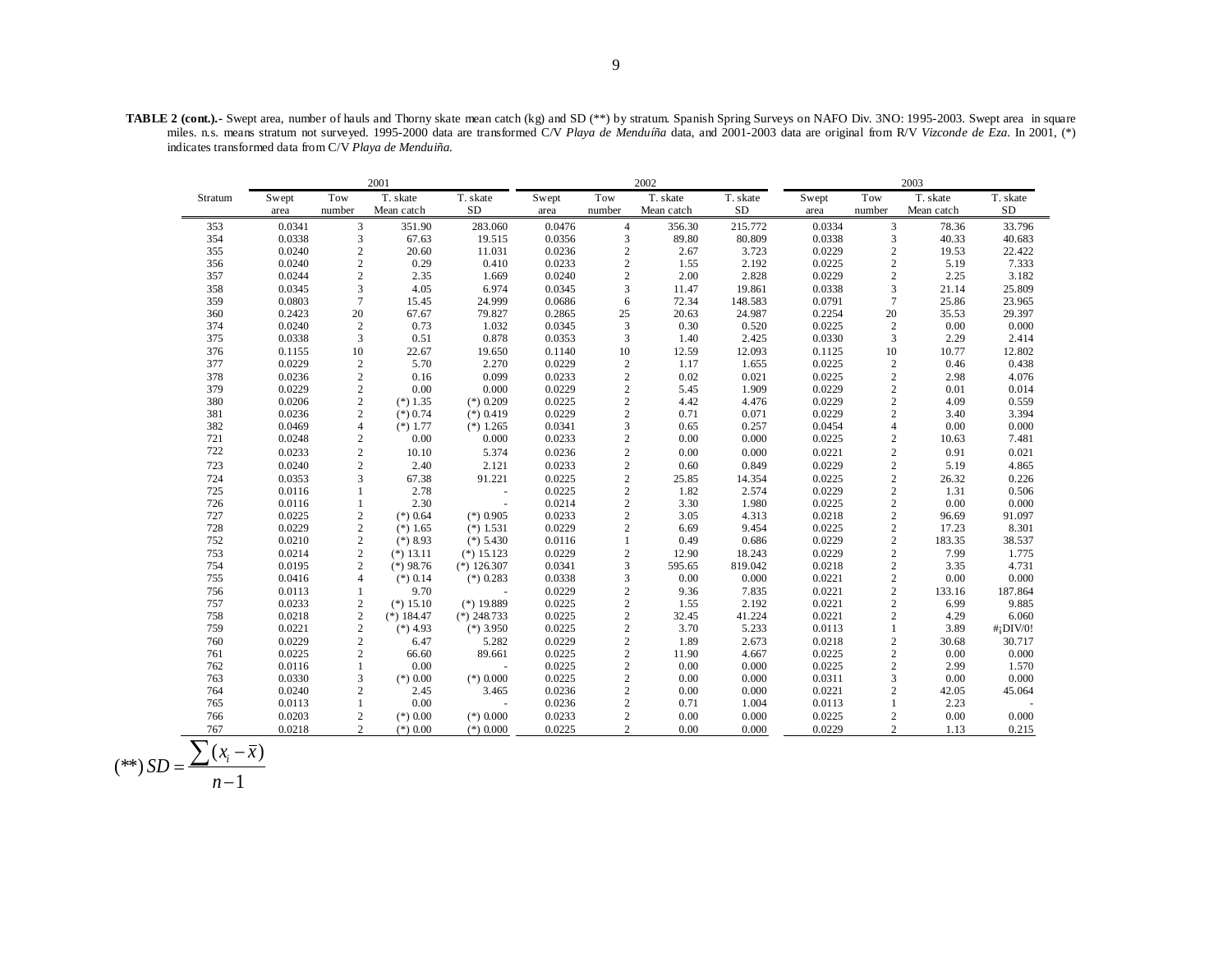**TABLE 3.-** Stratified mean catches (Kg) by stratum and year and SD by year of Thorny skate (1995-2003). n.s. means stratum not surveyed. 1995-2000 data are transformed C/V *Playa de Menduíña* data (by FPC). 2001-2003 data are original from R/V *Vizconde de Eza*. In 2001, (\*) indicates transformed data from C/V *Playa de Menduíña*, and (\*\*) represent the original results of *R/V Vizconde de Eza* without the *C/V Playa de Menduíña* data.

| Strata       | 1995     | 1996      | 1997      | 1998      | 1999      | 2000      | 2001                                     | 2002      | 2003      |
|--------------|----------|-----------|-----------|-----------|-----------|-----------|------------------------------------------|-----------|-----------|
| 353          | 2480.41  | 9322.49   | 1669.97   | 7010.90   | 85905.05  | 40337.51  | 94661.10                                 | 95844.70  | 21079.74  |
| 354          | 2906.04  | 6239.92   | 295.14    | 16784.41  | 4970.54   | 20279.74  | 16637.80                                 | 22090.80  | 9922.00   |
| 355          | n.s.     | 796.77    | 2012.42   | 254.06    | 917.88    | 2452.15   | 1524.40                                  | 197.40    | 1444.85   |
| 356          | n.s.     | 136.49    | 127.82    | 32.39     | 72.76     | 104.05    | 13.63                                    | 72.85     | 243.70    |
| 357          | 807.23   | 1506.50   | 216.74    | 276.48    | 488.38    | 0.00      | 385.40                                   | 328.00    | 369.00    |
| 358          | 4081.08  | 1570.78   | 351.96    | 223.34    | 632.19    | 3484.89   | 910.50                                   | 2580.00   | 4755.75   |
| 359          | 5045.88  | 6285.07   | 3142.88   | 3339.74   | 5577.75   | 30200.14  | 6505.05                                  | 30455.91  | 10885.26  |
| 360          | 22135.01 | 82512.78  | 28142.65  | 49941.51  | 188345.34 | 367770.68 | 188311.70                                | 57415.52  | 98885.56  |
| 374          | 123.77   | 442.40    | 490.16    | 87.78     | 1264.01   | 151.68    | 156.22                                   | 64.20     | 0.00      |
| 375          | 498.55   | 1083.80   | 226.76    | 533.56    | 1780.76   | 942.07    | 137.31                                   | 379.40    | 619.69    |
| 376          | 5568.10  | 32416.89  | 20225.18  | 32095.39  | 101299.43 | 91833.65  | 30244.45                                 | 16788.39  | 14361.84  |
| 377          | 55.37    | 113.21    | 127.98    | 31.99     | 103.98    | 56.97     | 569.50                                   | 117.05    | 46.00     |
| 378          | 744.05   | 1196.17   | 287.36    | 287.36    | 1156.26   | 769.70    | 22.24                                    | 2.09      | 413.87    |
| 379          | 391.31   | 182.61    | 57.26     | 179.13    | 80.48     | 116.74    | 0.00                                     | 577.70    | 1.06      |
| 380          | n.s.     | 329.59    | 121.68    | 432.36    | 380.38    | 121.44    | $(*)$ 129.94                             | 423.84    | 392.16    |
| 381          | n.s.     | 1437.07   | 887.94    | 1102.17   | 148.85    | 567.92    | $(*)106.50$                              | 102.24    | 489.60    |
| 382          | n.s.     | 1786.78   | 220.75    | 350.60    | 1522.42   | 1838.77   | $(*) 607.79$                             | 224.32    | 0.00      |
| 721          | n.s.     | 63.19     | 148.37    | 531.10    | 75.19     | 425.20    | 0.00                                     | 0.00      | 690.95    |
| 722          | n.s.     | 427.93    | 633.11    | 3220.86   | 906.51    | 1158.73   | 848.40                                   | 0.00      | 76.02     |
| 723          | n.s.     | 635.14    | 979.42    | 406.26    | 584.98    | 627.32    | 372.00                                   | 93.00     | 804.45    |
| 724          | 610.35   | 10.68     | 254.82    | 1524.34   | 1219.17   | 288.39    | 8355.12                                  | 3205.40   | 3263.68   |
| 725          | 43.07    | 5.81      | 28.43     | 408.29    | 381.16    | 431.94    | 291.90                                   | 191.10    | 137.81    |
| 726          | 136.89   | $0.00\,$  | n.s.      | 18.61     | 63.79     | 697.27    | 165.60                                   | 237.60    | 0.00      |
| 727          | n.s.     | 174.84    | 323.68    | 577.66    | 271.70    | 56.11     | $(*)$ 61.43                              | 292.80    | 9281.76   |
| 728          | n.s.     | 590.29    | 113.26    | 364.73    | 382.97    | 143.97    | $(*)$ 128.62                             | 521.43    | 1343.94   |
| 752          | n.s.     | 19.34     | 556.95    | 7679.60   | 293.39    | 157.17    | $(*)$ 1170.32                            | 63.54     | 24018.85  |
| 753          | n.s.     | 3377.61   | 1871.36   | 553.60    | 2364.16   | 416.05    | $(*)$ 1808.52                            | 1780.20   | 1101.93   |
| 754          | n.s.     | n.s.      | 8157.59   | 20204.97  | 2999.07   | 9892.06   | $(*)$ 17777.36                           | 107217.00 | 602.10    |
| 755          | n.s.     | n.s.      | n.s.      | 3017.84   | 0.00      | 1054.11   | $(*)$ 54.48                              | 0.00      | 0.00      |
| 756          | n.s.     | 123.66    | 1404.41   | 6429.24   | 1636.83   | 372.60    | 979.70                                   | 945.36    | 13449.16  |
| 757          | n.s.     | 741.79    | 3333.76   | 6873.20   | 1095.75   | 5660.73   | $(*)$ 1540.20                            | 158.10    | 712.98    |
| 758          | n.s.     | n.s.      | 5201.49   | 23360.86  | 11631.70  | 5530.78   | $(*)$ 18262.55                           | 3212.55   | 424.22    |
| 759          | n.s.     | n.s.      | n.s.      | 14493.27  | 54.38     | 5316.60   | $(*)$ 626.68                             | 469.90    | 494.03    |
| 760          | n.s.     | 466.18    | 0.00      | 1036.58   | 1417.48   | 1997.36   | 995.61                                   | 291.06    | 4724.72   |
| 761          | n.s.     | 5795.03   | 10133.38  | 3013.25   | 121.20    | 1744.82   | 11388.60                                 | 2034.90   | 0.00      |
| 762          | n.s.     | n.s.      | 10763.16  | 1111.32   | 1755.68   | 1173.93   | 0.00                                     | 0.00      | 633.88    |
| 763          | n.s.     | n.s.      | n.s.      | 0.00      | 0.00      | 0.00      | $(*)$ 0.00                               | 0.00      | 0.00      |
| 764          | n.s.     | 3340.92   | 1484.03   | 1246.54   | 0.00      | 0.00      | 245.00                                   | 0.00      | 4204.50   |
| 765          | n.s.     | 3495.00   | 1844.78   | 1498.40   | 0.00      | 167.85    | 0.00                                     | 88.04     | 276.52    |
| 766          | n.s.     | n.s.      | 2192.53   | 73.89     | 0.00      | 0.00      | $(*) 0.00$                               | 0.00      | 0.00      |
| 767          | n.s.     | n.s.      | n.s.      | 446.89    | 0.00      | 0.00      | $(*)$ 0.00                               | 0.00      | 178.22    |
| <b>TOTAL</b> | 45627.11 | 166626.77 | 108029.16 | 211054.49 | 421901.59 | 598341.10 | 405995.60                                | 348466.38 | 230329.79 |
| $(\bar{Y})$  | 6.94     | 18.99     | 11.57     | 20.41     | 40.79     | 57.86     | $(**)$ 36372.22<br>39.26<br>$(**)$ 46.27 | 33.69     | 22.27     |
| S.D.         | 1.00     | 1.84      | 1.74      | 3.26      | 4.32      | 9.12      | 6.99                                     | 10.91     | 2.57      |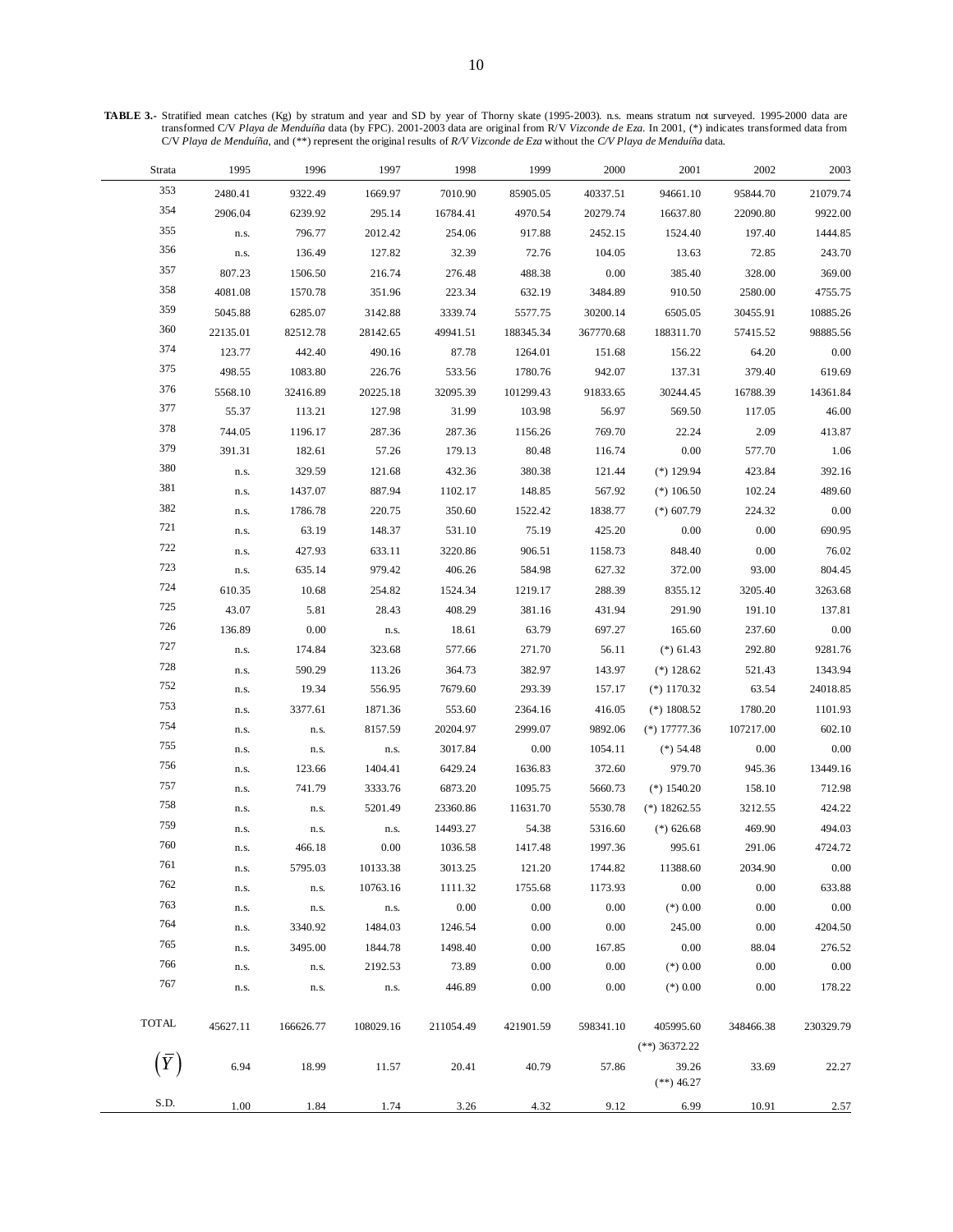| Strata        | 1995           | 1996             | 1997             | 1998                      | 1999             | 2000             | 2001             | 2002             | 2003             |
|---------------|----------------|------------------|------------------|---------------------------|------------------|------------------|------------------|------------------|------------------|
| 353           | 211            | 753              | 139              | 603                       | 7159             | 3397             | 8322             | 8050             | 1895             |
| 354           | 247            | 587              | $25\,$           | 1413                      | 457              | 1708             | 1479             | 1860             | 882              |
| 355           | n.s.           | $72\,$           | 173              | $23\,$                    | $80\,$           | $211\,$          | 127              | $17\,$           | 126              |
| 356           | n.s.           | 13               | 11               | $\mathfrak{Z}$            | $\sqrt{6}$       | $\boldsymbol{9}$ | $\mathbf{1}$     | 6                | $22\,$           |
| 357           | 74             | 139              | 20               | 23                        | $41\,$           | $\boldsymbol{0}$ | $32\,$           | 27               | 32               |
| 358           | 384            | 148              | 31               | 19                        | 54               | 306              | 79               | 224              | 423              |
| 359           | 439            | 574              | 273              | 287                       | 460              | 2577             | 567              | 2663             | 963              |
| 360           | 1926           | 6801             | 2399             | 4307                      | 15392            | 30696            | 15547            | 5010             | 8775             |
| 374           | 11             | $38\,$           | 42               | $\boldsymbol{7}$          | 104              | 13               | 13               | 6                | $\boldsymbol{0}$ |
| 375           | 44             | 95               | 20               | 46                        | 151              | $77\,$           | 12               | $32\,$           | 56               |
| 376           | 483            | 2751             | 1789             | 2779                      | 8312             | 7653             | 2619             | 1473             | 1277             |
| 377           | $\mathfrak s$  | $10\,$           | $11\,$           | $\ensuremath{\mathbf{3}}$ | $\boldsymbol{9}$ | $\sqrt{5}$       | $50\,$           | $10\,$           | $\sqrt{4}$       |
| 378           | 68             | 109              | $27\,$           | $25\,$                    | 101              | 66               | $\sqrt{2}$       | $\boldsymbol{0}$ | 37               |
| 379           | 35             | $16\,$           | 6                | 15                        | $\boldsymbol{7}$ | $10\,$           | $\boldsymbol{0}$ | 51               | $\boldsymbol{0}$ |
| 380           | n.s.           | $30\,$           | 12               | $38\,$                    | $32\,$           | $10\,$           | $(*) 13$         | $38\,$           | 34               |
| 381           | n.s.           | 126              | 80               | 96                        | 13               | $48\,$           | $(*)9$           | 9                | 43               |
| 382           | n.s.           | 159              | 19               | $31\,$                    | 126              | 147              | $(*) 52$         | $20\,$           | $\boldsymbol{0}$ |
| 721           | n.s.           | $\sqrt{6}$       | 13               | 52                        | $\sqrt{6}$       | $36\,$           | $\boldsymbol{0}$ | $\boldsymbol{0}$ | 61               |
| 722           | n.s.           | 41               | 59               | 301                       | 79               | 107              | 73               | $\boldsymbol{0}$ | $\boldsymbol{7}$ |
| 723           | n.s.           | 58               | 93               | 35                        | 51               | 51               | 31               | $\,8\,$          | $70\,$           |
| 724           | 58             | $\mathbf{1}$     | 23               | 148                       | 108              | 25               | 711              | 285              | 290              |
| 725           | $\overline{4}$ | $\mathbf{1}$     | 3                | 47                        | 33               | $41\,$           | $25\,$           | 17               | 12               |
| 726           | 13             | $\boldsymbol{0}$ | n.s.             | $\overline{c}$            | $\sqrt{6}$       | 63               | 14               | 22               | $\boldsymbol{0}$ |
| 727           | n.s.           | $17\,$           | $35\,$           | $50\,$                    | 23               | $\sqrt{5}$       | $(*) 5$          | $25\,$           | 853              |
| 728           | n.s.           | 54               | 11               | 35                        | 33               | 14               | $(*) 11$         | 46               | 119              |
| 752           | n.s.           | $\sqrt{2}$       | 51               | 671                       | 25               | 15               | $(*) 111$        | 6                | 2100             |
| 753           | n.s.           | 340              | 175              | 51                        | 207              | 38               | $(*) 169$        | 156              | 96               |
| 754           | n.s.           | n.s.             | 742              | 1924                      | 291              | 1015             | $(*) 1823$       | 9374             | 55               |
| 755           | n.s.           | n.s.             | n.s.             | 293                       | $\boldsymbol{0}$ | 98               | $(*) 5$          | $\boldsymbol{0}$ | $\boldsymbol{0}$ |
| 756           | n.s.           | 12               | 129              | 571                       | 145              | 37               | $87\,$           | 83               | 1216             |
| 757           | n.s.           | 79               | 329              | 666                       | 94               | 530              | $(*) 132$        | 14               | 64               |
| 758           | n.s.           | n.s.             | 487              | 2148                      | 1088             | 527              | $(*) 1679$       | 286              | 38               |
| 759           | n.s.           | n.s.             | n.s.             | 1356                      | $\mathfrak s$    | 506              | $(*) 57$         | $42\,$           | $44\,$           |
| 760           | n.s.           | 44               | $\boldsymbol{0}$ | 97                        | 126              | 190              | 87               | $25\,$           | 434              |
| 761           | n.s.           | 583              | 965              | 292                       | 12               | 158              | 1012             | 181              | $\boldsymbol{0}$ |
| 762           | n.s.           | n.s.             | 1050             | 108                       | 167              | 116              | $\boldsymbol{0}$ | $\boldsymbol{0}$ | 56               |
| 763           | n.s.           | n.s.             | n.s.             | $\boldsymbol{0}$          | $\boldsymbol{0}$ | $\boldsymbol{0}$ | $(\ast)$ 0       | $\boldsymbol{0}$ | $\boldsymbol{0}$ |
| 764           | n.s.           | 318              | 144              | 115                       | $\boldsymbol{0}$ | $\boldsymbol{0}$ | $20\,$           | $\boldsymbol{0}$ | 380              |
| 765           | n.s.           | 352              | 179              | 143                       | $\boldsymbol{0}$ | 17               | $\boldsymbol{0}$ | $\boldsymbol{7}$ | $25\,$           |
| 766           | n.s.           | n.s.             | 214              | $\,$ 8 $\,$               | $\boldsymbol{0}$ | $\boldsymbol{0}$ | $(\ast)$ 0       | $\boldsymbol{0}$ | $\boldsymbol{0}$ |
| 767           | n.s.           | n.s.             | n.s.             | 40                        | $\boldsymbol{0}$ | $\boldsymbol{0}$ | $(*)0$           | $\boldsymbol{0}$ | 16               |
|               |                |                  |                  |                           | $\boldsymbol{0}$ |                  |                  |                  |                  |
| <b>TOTAL</b>  | 4004           | 14328            | 9779             | 18875                     | 35004            | 50521            | 34979            | 30072            | 20508            |
|               |                |                  |                  |                           |                  |                  | $(**)$ 30911     |                  |                  |
| S.D.          | 593            | 1359             | 1544             | 3114                      | 3736             | 7991             | 6272             | 9699             | 2371             |
| Warren Method |                |                  | 6515             | 10468                     | 20150            | 27416            | 28684            | 29269            | 18101            |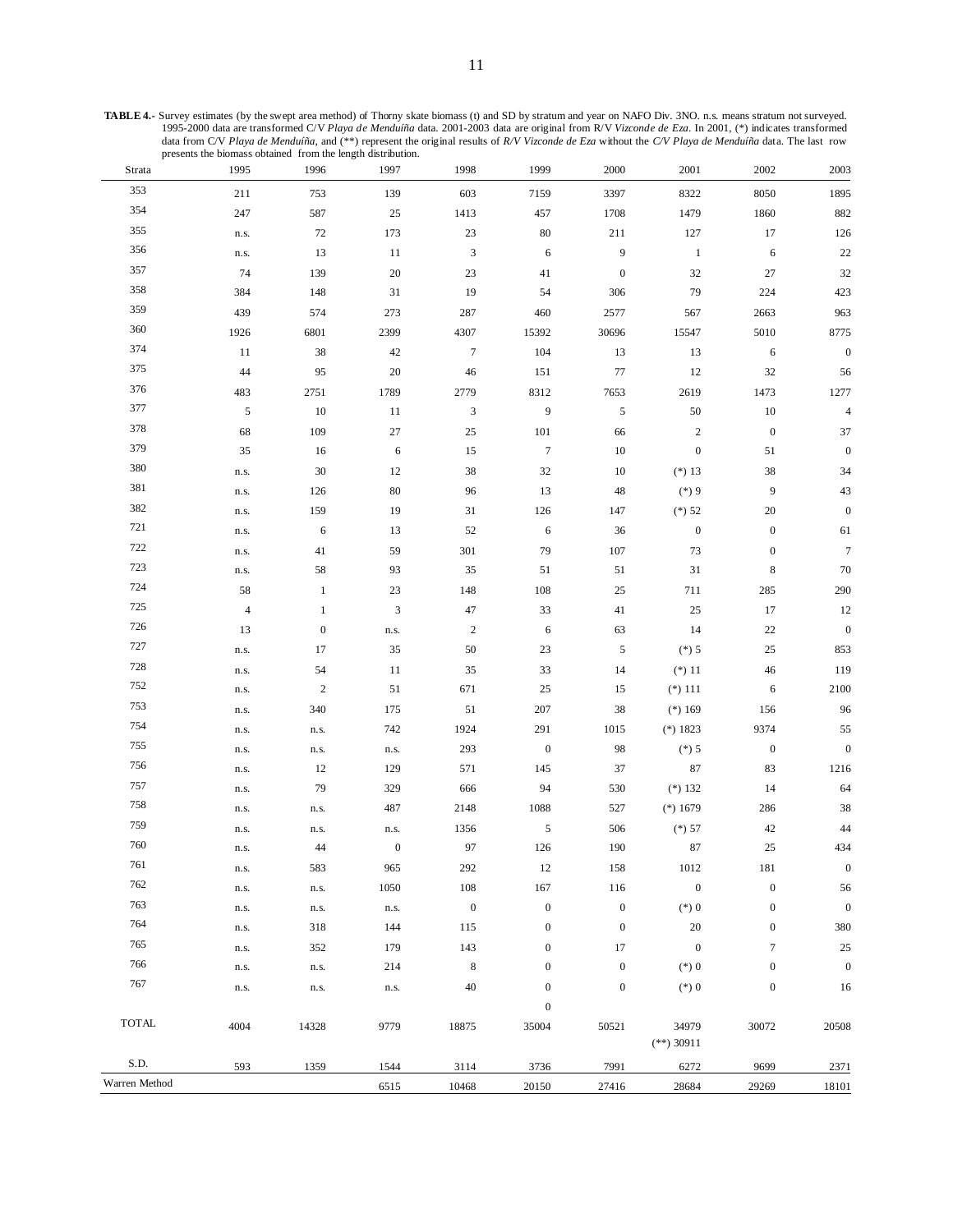|         |             | 1997            | 1998            | 1999            | 2000            | 2001            | 2002            | 2003            |
|---------|-------------|-----------------|-----------------|-----------------|-----------------|-----------------|-----------------|-----------------|
| Males   | a           | 0.0069          | 0.0064          | 0.025           | 0.0506          | 0.0085          | 0.0075          | 0.0079          |
|         |             | $Error = 0.202$ | $Error = 0.259$ | $Error = 0.456$ | $Error = 0.192$ | $Error = 0.091$ | $Error = 0.086$ | $Error = 0.101$ |
|         | b           | 3.0921          | 3.1161          | 2.769           | 2.5954          | 3.0171          | 3.0566          | 3.0414          |
|         |             | $Error = 0.052$ | $Error = 0.075$ | $Error = 0.124$ | $Error = 0.049$ | $Error = 0.022$ | $Error = 0.022$ | Error $=0.026$  |
|         |             | $R2 = 0.987$    | $R2 = 0.986$    | $R2 = 0.967$    | $R2 = 0.983$    | $R2 = 0.998$    | $R2 = 0.996$    | $R2 = 0.995$    |
|         |             | $N = 107$       | $N = 67$        | $N = 33$        | $N = 199$       | $N = 104$       | $N = 374$       | $N = 426$       |
| Females | a           | 0.0072          | 0.0098          | 0.0294          | 0.0313          | 0.0073          | 0.0061          | 0.0067          |
|         |             | $Error = 0.182$ | $Error = 0.169$ | $Error = 0.268$ | Error $=0.223$  | $Error = 0.119$ | $Error = 0.074$ | $Error = 0.101$ |
|         | $\mathbf b$ | 3.0927          | 2.9904          | 2.7383          | 2.7247          | 3.0509          | 3.1115          | 3.0887          |
|         |             | $Error = 0.046$ | $Error = 0.046$ | $Error = 0.072$ | $Error = 0.058$ | $Error = 0.031$ | $Error = 0.019$ | $Error = 0.026$ |
|         |             | $R2 = 0.991$    | $R2 = 0.992$    | $R2 = 0.985$    | $R2 = 0.977$    | $R2 = 0.996$    | $R2 = 0.997$    | $R2 = 0.996$    |
|         |             | $N = 113$       | $N = 89$        | $N = 53$        | $N = 245$       | $N = 77$        | $N = 425$       | $N = 477$       |
| Indet.  | a           | 0.0068          | 0.0072          | 0.0267          | 0.0423          | 0.0077          | 0.0066          | 0.0075          |
|         |             | $Error = 0.144$ | $Error = 0.166$ | $Error = 0.205$ | $Error = 0.174$ | $Error = 0.079$ | $Error = 0.068$ | $Error = 0.095$ |
|         | b           | 3.099           | 3.073           | 2.7618          | 2.6472          | 3.0411          | 3.0887          | 3.0552          |
|         |             | $Error = 0.037$ | $Error = 0.046$ | $Error = 0.055$ | $Error = 0.045$ | $Error = 0.020$ | $Error = 0.018$ | $Error = 0.025$ |
|         |             |                 | $R2 = 0.991$    | $R2 = 0.990$    | $R2 = 0.984$    | $R2 = 0.998$    | $R2 = 0.998$    | $R2 = 0.995$    |
|         |             | $N = 220$       | $N = 156$       | $N = 86$        | $N = 444$       | $N = 181$       | $N = 800$       | $N = 903$       |

**TABLE 5.-** Length weight relationships in the calculation of Thorny skate biomass. The equation is Spanish Spring Surveys on NAFO Div. 3NO: 1997-2003. To calculate the parameters for the indeterminate individuals, we used the total data (males + females  $+$  indeterminate individuals)  $Weight = a(l+0.5)^b$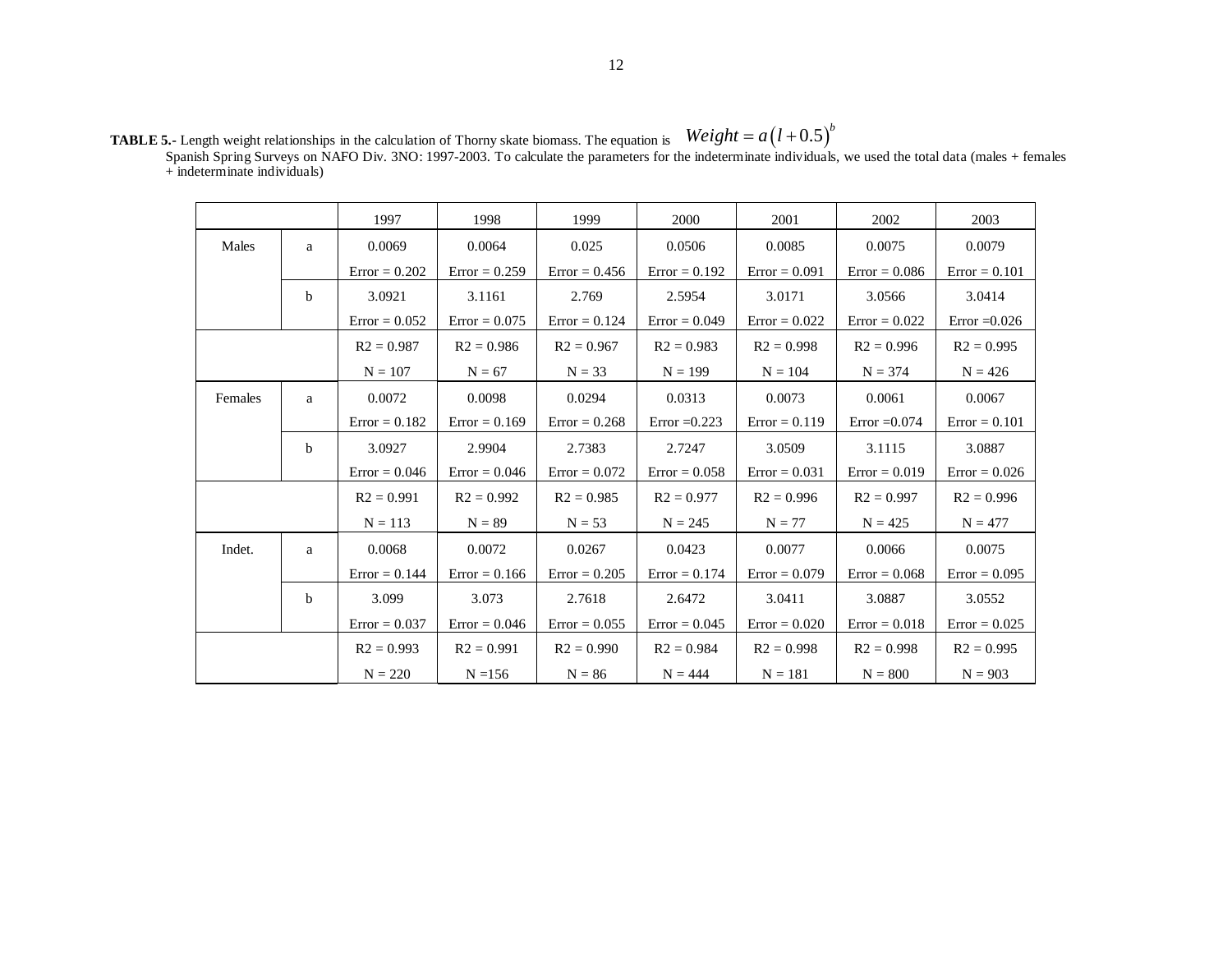| Strata        | 1995             | 1996             | 1997             | 1998             | 1999             | 2000                      | 2001                  | 2002             | 2003             |
|---------------|------------------|------------------|------------------|------------------|------------------|---------------------------|-----------------------|------------------|------------------|
| 353           | 97               | $\boldsymbol{0}$ | $\boldsymbol{0}$ | $\boldsymbol{0}$ | 3785             | 1941                      | 3495                  | 4520             | 927              |
| 354           | 74               | $\boldsymbol{0}$ | $\boldsymbol{0}$ | $\boldsymbol{0}$ | 130              | 534                       | 692                   | 1099             | 729              |
| 355           | n.s.             | $\boldsymbol{0}$ | $\boldsymbol{0}$ | $\boldsymbol{0}$ | 35               | 62                        | 74                    | $\boldsymbol{9}$ | 87               |
| 356           | n.s.             | $\boldsymbol{0}$ | $\boldsymbol{0}$ | $\boldsymbol{0}$ | $\overline{4}$   | $\boldsymbol{7}$          | $\sqrt{2}$            | $\sqrt{2}$       | 17               |
| 357           | $\boldsymbol{0}$ | $\boldsymbol{0}$ | $\boldsymbol{0}$ | 34               | $30\,$           | $\boldsymbol{0}$          | 20                    | 14               | $\tau$           |
| 358           | $\boldsymbol{0}$ | $\boldsymbol{0}$ | 118              | 156              | 65               | 157                       | 118                   | 182              | 120              |
| 359           | 306              | $\boldsymbol{0}$ | 243              | $\boldsymbol{0}$ | 234              | 1555                      | 278                   | 1715             | 468              |
| 360           | 1710             | $\boldsymbol{0}$ | 1642             | $\boldsymbol{0}$ | 9409             | 12554                     | 7017                  | 2245             | 3779             |
| 374           | $\boldsymbol{0}$ | $\boldsymbol{0}$ | 33               | $\boldsymbol{0}$ | 58               | $\,$ 8 $\,$               | $\boldsymbol{9}$      | $\sqrt{6}$       | $\boldsymbol{0}$ |
| 375           | 49               | $\boldsymbol{0}$ | 5                | $\boldsymbol{0}$ | 76               | 36                        | $\,8\,$               | 15               | 25               |
| 376           | 270              | $\boldsymbol{0}$ | 1009             | $\boldsymbol{0}$ | 5779             | 3441                      | 1270                  | 642              | 498              |
| 377           | $\mathfrak{Z}$   | $\boldsymbol{0}$ | $\boldsymbol{0}$ | $\mathfrak{Z}$   | $11\,$           | $\ensuremath{\mathsf{3}}$ | 39                    | $22\,$           | $18\,$           |
| 378           | $\boldsymbol{0}$ | $\boldsymbol{0}$ | 87               | 180              | 286              | 74                        | $\boldsymbol{0}$      | $\sqrt{6}$       | 56               |
| 379           | $\boldsymbol{0}$ | $\boldsymbol{0}$ | $\boldsymbol{0}$ | $\boldsymbol{0}$ | 14               | $\boldsymbol{0}$          | $\boldsymbol{0}$      | 28               | $\sqrt{5}$       |
| 380           | n.s.             | 105              | 48               | 98               | 56               | 26                        | $(*) 14$              | 98               | 59               |
| 381           | n.s.             | 735              | 488              | 273              | 51               | 103                       | $(*) 16$              | $23\,$           | $44\,$           |
| 382           | n.s.             | 379              | 71               | 62               | 144              | 240                       | $(*)37$               | $40\,$           | $\boldsymbol{0}$ |
| 721           | n.s.             | $\boldsymbol{0}$ | $\boldsymbol{0}$ | $\boldsymbol{0}$ | $\sqrt{2}$       | $10\,$                    | $\boldsymbol{0}$      | $\boldsymbol{0}$ | $35\,$           |
| 722           | n.s.             | $\boldsymbol{0}$ | $\boldsymbol{0}$ | $\boldsymbol{0}$ | 23               | 29                        | 40                    | $\boldsymbol{0}$ | $\,8\,$          |
| 723           | n.s.             | $\boldsymbol{0}$ | $\boldsymbol{0}$ | $\boldsymbol{0}$ | $40\,$           | $23\,$                    | 19                    | 13               | 34               |
| 724           | $\boldsymbol{0}$ | $\boldsymbol{0}$ | $\boldsymbol{0}$ | 73               | 53               | $10\,$                    | 324                   | 114              | 154              |
| $725\,$       | $\boldsymbol{0}$ | $\boldsymbol{0}$ | $\boldsymbol{0}$ | $\boldsymbol{0}$ | 23               | 24                        | 9                     | 9                | $\overline{9}$   |
| 726           | $\boldsymbol{0}$ | $\boldsymbol{0}$ | n.s.             | $\overline{4}$   | $\boldsymbol{0}$ | 43                        | $12\,$                | $20\,$           | $\boldsymbol{0}$ |
| 727           | n.s.             | $\boldsymbol{0}$ | 115              | 119              | $22\,$           | $\,$ 8 $\,$               | $(*) 6$               | 66               | 722              |
| 728           | n.s.             | $\boldsymbol{0}$ | $\boldsymbol{0}$ | 73               | $38\,$           | $12\,$                    | $(*) 13$              | $48\,$           | 107              |
| 752           | n.s.             | $\boldsymbol{0}$ | $\boldsymbol{0}$ | 1621             | $21\,$           | $25\,$                    | $(*)92$               | 6                | 1676             |
| 753           | n.s.             | $\boldsymbol{0}$ | $\boldsymbol{0}$ | $38\,$           | 143              | $20\,$                    | $(*)113$              | 132              | 60               |
| 754           | n.s.             | n.s.             | 344              | 1110             | 146              | 792                       | $(*)959$              | 7158             | $25\,$           |
| 755           | n.s.             | n.s.             | n.s.             | 99               | $\boldsymbol{0}$ | $\boldsymbol{0}$          | $(*)0$                | $\boldsymbol{0}$ | $\boldsymbol{0}$ |
| 756           | n.s.             | $\boldsymbol{0}$ | 160              | 674              | 93               | 30                        | 54                    | 93               | 907              |
| 757           | n.s.             | $\boldsymbol{0}$ | $\boldsymbol{0}$ | 367              | 75               | 234                       | $(*)75$               | $\boldsymbol{9}$ | $32\,$           |
| 758           | n.s.             | n.s.             | 241              | 1077             | 616              | 288                       | $(*)$ 991             | 165              | 18               |
| 759           | n.s.             | n.s.             | n.s.             | 556              | $\overline{4}$   | 308                       | $(*) 26$              | 17               | 34               |
| 760           | n.s.             | $\boldsymbol{0}$ | $\boldsymbol{0}$ | 33               | 42               | 84                        | 40                    | 13               | 241              |
| 761           | n.s.             | $\boldsymbol{0}$ | $\boldsymbol{0}$ | 145              | $\boldsymbol{7}$ | 51                        | 517                   | $76\,$           | $\boldsymbol{0}$ |
| 762           | n.s.             | n.s.             | $\boldsymbol{0}$ | $27\,$           | 74               | $50\,$                    | $\boldsymbol{0}$      | $\boldsymbol{0}$ | 19               |
| 763           | n.s.             | n.s.             | n.s.             | $\boldsymbol{0}$ | $\boldsymbol{0}$ | $\boldsymbol{0}$          | $(*)0$                | $\boldsymbol{0}$ | $\boldsymbol{0}$ |
| 764           | n.s.             | $\boldsymbol{0}$ | $\boldsymbol{0}$ | $\boldsymbol{0}$ | $\boldsymbol{0}$ | $\boldsymbol{0}$          | $\,8\,$               | $\boldsymbol{0}$ | 149              |
| 765           | n.s.             | $\boldsymbol{0}$ | $\boldsymbol{0}$ | $\boldsymbol{0}$ | $\boldsymbol{0}$ | $\ensuremath{\mathsf{3}}$ | $\boldsymbol{0}$      | $\mathfrak s$    | 11               |
| 766           | n.s.             | n.s.             | $\boldsymbol{0}$ | $\boldsymbol{0}$ | $\boldsymbol{0}$ | $\boldsymbol{0}$          | $(*)0$                | $\boldsymbol{0}$ | $\boldsymbol{0}$ |
| 767           | n.s.             | n.s.             | n.s.             | $\boldsymbol{0}$ | $\boldsymbol{0}$ | $\boldsymbol{0}$          | $(*)0$                | $\boldsymbol{0}$ | 21               |
| <b>TOTAL</b>  | 2510             | 1220             | 4603             | 6822             | 21592            | 22785                     | 16390<br>$(**) 14046$ | 18611            | 11099            |
| S.D.          | 308              | 287              | 281              | 1971             | 2492             | 3330                      | 2807                  | 7205             | 1379             |
| Warren Method |                  |                  | 4756             | 5832             | 10678            | 12282                     | 14048                 | 18612            | 11099            |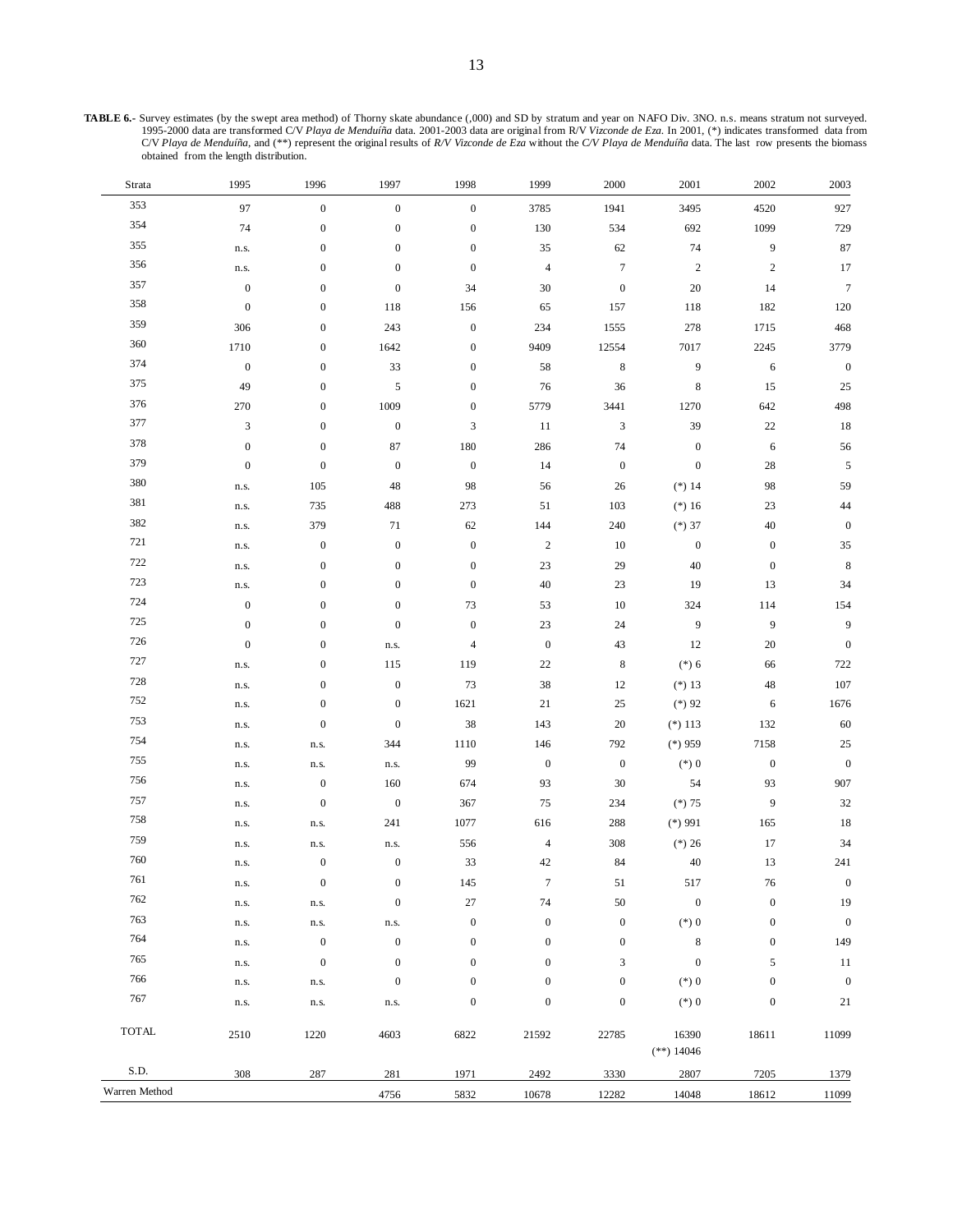TABLE 7.- Thorny skate length distribution. Estimated numbers in frequency in ‰. Spanish Spring Survey on NAFO 3NO: 1997-2003. Indet. means indeterminate. 1997-2000 data are transformed C/V *Playa de Menduíña* data. 2001-2003 data are original R/V *Vizconde de Eza* data. (\*) indicates untransformed data.

|                          |                 | 1997             |                  |                  | 1998             |                  |                  | 1999             |                |                  | 2000             |                  |
|--------------------------|-----------------|------------------|------------------|------------------|------------------|------------------|------------------|------------------|----------------|------------------|------------------|------------------|
| Length $(cm.)$           | Males           | Females          | Indet.           | Males            | Females          | Indet.           | Males            | Females          | Indet.         | Males            | Females          | Indet.           |
| 12                       | 0.000           | 0.624            | 0.000            | 0.000            | 0.000            | 0.000            | 0.000            | 0.000            | 0.000          | 0.000            | 0.000            | 0.000            |
| 14                       | 7.196           | 4.539            | 0.000            | 0.785            | 0.000            | 0.000            | 0.999            | 0.999            | 0.197          | 0.666            | 0.579            | 0.000            |
| 16                       | 12.750          | 10.075           | 0.000            | 0.789            | 0.393            | 0.000            | 1.183            | 3.163            | 0.394          | 4.116            | 2.230            | 0.000            |
| 18                       | 14.554          | 17.838           | 0.000            | 0.785            | 1.178            | 0.000            | 1.578            | 2.666            | 0.000          | 1.773            | 0.905            | 0.000            |
| 20                       | 12.785          | 19.909           | 0.000            | 2.355            | 1.550            | 0.000            | 2.958            | 2.366            | 0.000          | 2.190            | 1.781            | 0.000            |
| 22                       | 30.609          | 26.506           | 0.000            | 1.157            | 21.951           | 0.000            | 2.564            | 2.818            | 0.000          | 2.222            | 3.801            | 0.000            |
| 24                       | 30.469          | 21.617           | 0.000            | 24.897           | 3.522            | 0.000            | 4.123            | 3.352            | 0.000          | 1.638            | 2.901            | 0.000            |
| 26                       | 34.719          | 39.205           | 0.000            | 10.149           | 5.672            | 0.000            | 5.350            | 4.179            | 0.000          | 6.103            | 3.494            | 0.000            |
| 28                       | 19.155          | 29.135           | 0.000            | 11.503           | 11.110           | 0.000            | 9.254            | 9.630            | 0.000          | 6.821            | 6.180            | 0.000            |
| 30<br>32                 | 8.674<br>13.172 | 13.882<br>12.524 | 0.000            | 16.138           | 11.384<br>16.378 | 0.000            | 5.644<br>9.490   | 6.644<br>7.537   | 0.000          | 3.234<br>5.244   | 3.530<br>5.578   | 0.000<br>0.000   |
| 34                       | 7.090           | 13.787           | 0.000<br>0.000   | 17.012<br>22.348 | 39.124           | 0.000<br>0.000   | 13.611           | 10.891           | 0.000<br>0.000 | 5.740            | 7.588            | 0.000            |
| 36                       | 23.156          | 17.029           | 0.000            | 24.210           | 34.050           | 0.000            | 13.237           | 12.951           | 0.000          | 10.569           | 7.028            | 0.000            |
| 38                       | 12.435          | 16.771           | 0.000            | 22.809           | 33.213           | 0.000            | 16.677           | 25.087           | 0.000          | 11.879           | 12.052           | 0.000            |
| 39                       | 18.587          | 12.289           | 0.000            | 22.229           | 27.686           | 0.000            | 19.766           | 18.943           | 0.000          | 14.296           | 14.226           | 0.000            |
| 40                       | 14.889          | 13.791           | 0.000            | 24.049           | 19.688           | 0.000            | 30.990           | 29.806           | 0.000          | 16.887           | 19.729           | 0.000            |
| 42                       | 15.972          | 15.011           | 0.000            | 20.087           | 19.810           | 0.000            | 31.315           | 30.611           | 0.000          | 18.085           | 23.352           | 0.000            |
| 44                       | 23.337          | 12.807           | 0.000            | 19.010           | 16.838           | 0.000            | 27.776           | 34.014           | 0.000          | 23.840           | 23.620           | 0.000            |
| 48                       | 12.022          | 12.437           | 0.000            | 13.918           | 21.278           | 0.000            | 20.914           | 25.961           | 0.305          | 25.490           | 23.317           | 0.000            |
| 50                       | 9.513           | 13.124           | 0.000            | 16.229           | 17.463           | 0.000            | 21.963           | 23.899           | 0.000          | 27.457           | 24.489           | 0.000            |
| 52                       | 12.520          | 17.815           | 0.000            | 19.527           | 20.567           | 0.000            | 25.867           | 19.085           | 0.000          | 24.943           | 19.684           | 0.000            |
| 54                       | 11.109          | 14.713           | 0.000            | 8.172            | 12.804           | 0.000            | 17.503           | 17.285           | 0.000          | 24.258           | 19.967           | 0.000            |
| 56                       | 7.285           | 19.171           | 0.000            | 14.871           | 22.782           | 0.000            | 16.039           | 20.442           | 0.000          | 22.355           | 20.248           | 0.000            |
| 58                       | 5.360           | 13.855           | 0.000            | 15.710           | 14.961           | 0.000            | 14.798           | 13.368           | 0.000          | 19.934           | 23.442           | 0.000            |
| 60                       | 15.060          | 8.004            | 0.000            | 18.425           | 16.703           | 0.000            | 18.606           | 15.649           | 0.000          | 18.411           | 13.470           | 0.000            |
| 62                       | 11.356          | 25.075           | 0.000            | 11.705           | 14.799           | 0.000            | 19.092           | 11.823           | 0.000          | 16.074           | 15.284           | 0.000            |
| 64                       | 8.900           | 4.225            | 0.000            | 18.279           | 16.929           | 0.000            | 13.311           | 15.706           | 0.000          | 19.535           | 16.304           | 0.000            |
| 66                       | 8.192           | 19.994<br>8.248  | 0.000            | 16.440           | 20.130           | 0.000            | 14.155           | 13.670<br>11.989 | 0.000          | 15.282           | 20.184           | 0.000            |
| 68<br>70                 | 17.062<br>5.417 | 12.523           | 0.000<br>0.000   | 9.511<br>7.193   | 24.515<br>20.512 | 0.000<br>0.000   | 16.230<br>15.080 | 16.743           | 0.000<br>0.000 | 13.082<br>14.460 | 24.851<br>26.983 | 0.000<br>0.000   |
| 72                       | 8.111           | 13.069           | 0.000            | 10.619           | 17.352           | 0.000            | 15.483           | 16.187           | 0.000          | 15.008           | 26.220           | 0.000            |
| 74                       | 9.138           | 14.724           | 0.000            | 11.680           | 5.436            | 0.000            | 13.897           | 15.312           | 0.000          | 17.960           | 20.438           | 0.000            |
| 76                       | 3.215           | 12.867           | 0.000            | 3.719            | 4.586            | 0.000            | 13.462           | 7.145            | 0.000          | 17.504           | 14.472           | 0.000            |
| 78                       | 2.931           | 8.655            | 0.000            | 8.327            | 3.935            | 0.000            | 20.969           | 16.666           | 0.000          | 15.838           | 19.684           | 0.000            |
| 80                       | 6.503           | 6.103            | 0.000            | 3.440            | 2.514            | 0.000            | 9.318            | 7.476            | 0.000          | 12.480           | 7.094            | 0.000            |
| 82                       | 8.154           | 3.445            | 0.000            | 2.980            | 1.286            | 0.000            | 10.873           | 3.873            | 0.000          | 13.680           | 6.065            | 0.000            |
| 84                       | 0.000           | 3.601            | 0.000            | 4.984            | 0.531            | 0.000            | 11.647           | 3.370            | 0.000          | 8.617            | 3.990            | 0.000            |
| 86                       | 4.018           | 0.000            | 0.000            | 0.578            | 0.000            | 0.000            | 2.550            | 0.324            | 0.000          | 8.467            | 4.383            | 0.000            |
| 88                       | 5.599           | 0.000            | 0.000            | 0.000            | 2.708            | 0.000            | 5.031            | 0.317            | 0.000          | 5.719            | 2.926            | 0.000            |
| 90                       | 0.000           | 0.000            | 0.000            | 0.000            | 0.000            | 0.000            | 1.617            | 0.000            | 0.000          | 8.323            | 0.000            | 0.000            |
| 92                       | 0.000           | 0.000            | 0.000            | 0.000            | 0.000            | 0.000            | 0.000            | 0.774            | 0.000          | 1.904            | 0.000            | 0.000            |
| 94<br>96                 | 0.000<br>0.000  | 0.000            | 0.000<br>0.000   | 0.000<br>0.000   | 0.000<br>0.000   | 0.000<br>0.000   | 1.458<br>0.000   | 0.000<br>0.000   | 0.000<br>0.000 | 1.481<br>2.330   | 0.000            | 0.000<br>0.000   |
| 98                       | 0.000           | 0.000<br>0.000   | 0.000            | 0.000            | 0.000            | 0.000            | 0.000            | 0.000            | 0.000          | 1.528            | 0.000<br>0.000   | 0.000            |
| 100                      | 0.000           | 0.000            | 0.000            | 0.000            | 1.643            | 0.000            | 0.000            | 0.000            | 0.000          | 0.000            | 0.510            | 0.000            |
| 102                      | 0.000           | 0.000            | 0.000            | 0.000            | 0.000            | 0.000            | 0.000            | 0.000            | 0.000          | 0.000            | 0.000            | 0.000            |
| 104                      | 0.000           | 0.000            | 0.000            | 0.000            | 0.000            | 0.000            | 0.000            | 0.000            | 0.000          | 0.000            | 0.000            | 0.000            |
| 106                      | 0.000           | 0.000            | 0.000            | 0.000            | 0.000            | 0.000            | 0.000            | 0.000            | 0.000          | 0.000            | 0.000            | 0.000            |
| 108                      | 0.000           | 0.000            | 0.000            | 0.000            | 0.000            | 0.000            | 0.000            | 0.000            | 0.000          | 0.000            | 0.000            | 0.000            |
| 110                      | 0.000           | 0.000            | 0.000            | 0.000            | 0.000            | 0.000            | 0.000            | 0.000            | 0.000          | 0.000            | 0.000            | 0.000            |
| 112                      | 0.000           | 0.000            | 0.000            | 0.000            | 0.000            | 0.000            | 0.000            | 0.000            | 0.000          | 0.000            | 0.000            | 0.000            |
| 114                      | 0.000           | 0.000            | 0.000            | 0.000            | 0.000            | 0.000            | 0.000            | 0.000            | 0.000          | 0.000            | 0.000            | 0.000            |
| 116                      | 0.000           | 0.000            | 0.000            | 2.533            | 0.000            | 0.000            | 0.000            | 0.000            | 0.000          | 0.000            | 0.000            | 0.000            |
| 118                      | 0.000           | 0.000            | 0.000            | 0.000            | 0.000            | 0.000            | 0.000            | 0.000            | 0.000          | 0.000            | 0.000            | 0.000            |
| 120                      | 0.000           | 0.000            | 0.000            | 0.000            | 0.000            | 0.000            | 0.000            | 0.000            | 0.000          | 0.000            | 0.000            | 0.000            |
| 122                      | 0.000           | 0.000            | 0.000            | 0.000            | 0.000            | 0.000            | 0.000            | 0.000            | 0.000          | 0.000            | 0.000            | 0.000            |
| 124                      | 0.000           | 0.000            | 0.000            | 0.000            | 0.000            | 0.000            | 0.000            | 0.000            | 0.000          | 0.000            | 0.000            | 0.000            |
| 126                      | 0.000           | 0.000            | 0.000            | 5.828            | 0.000            | 0.000            | 0.000            | 0.000            | 0.000          | 0.000            | 0.000            | 0.000            |
| 128                      | 0.000           | 0.000            | 0.000            | 0.000            | 0.000            | 0.000            | 0.000            | 0.000            | 0.000          | 0.000            | 0.000            | 0.000            |
| 130<br>132               | 0.000<br>0.000  | 0.000<br>0.000   | 0.000<br>0.000   | 0.000<br>0.000   | 0.000<br>8.043   | 0.000<br>0.000   | 0.000<br>0.000   | 0.000<br>0.000   | 0.000<br>0.000 | 0.000<br>0.000   | 0.000<br>0.000   | 0.000<br>0.000   |
|                          |                 |                  |                  |                  |                  |                  |                  |                  |                |                  |                  |                  |
| Total                    | 471.013 528.987 |                  | 0.000            | 464.979 535.021  |                  | 0.000            | 516.380 482.723  |                  | 0.897          | 507.423          | 492.577          | 0.000            |
| $N^{\circ}$ Ind. $(*)$ : | 404             | 425              | $\boldsymbol{0}$ | 723              | 812              | $\boldsymbol{0}$ | 2082             | 2200             | $\overline{4}$ | 2397             | 2429             | $\boldsymbol{0}$ |
| N° samples:              |                 | 33               |                  |                  | 33               |                  |                  | 88               |                |                  | 83               |                  |
| Range:<br>Total catch:   |                 | 12-87<br>1580    |                  |                  | 13-131<br>2696   |                  |                  | 13-93<br>3672    |                |                  | 13-99<br>5076    |                  |
| Sampled catch:           |                 | 212              |                  |                  | 461              |                  |                  | 1526             |                |                  | 2289             |                  |
| Total hauls:             |                 | 139              |                  |                  | 136              |                  |                  | 117              |                |                  | 123              |                  |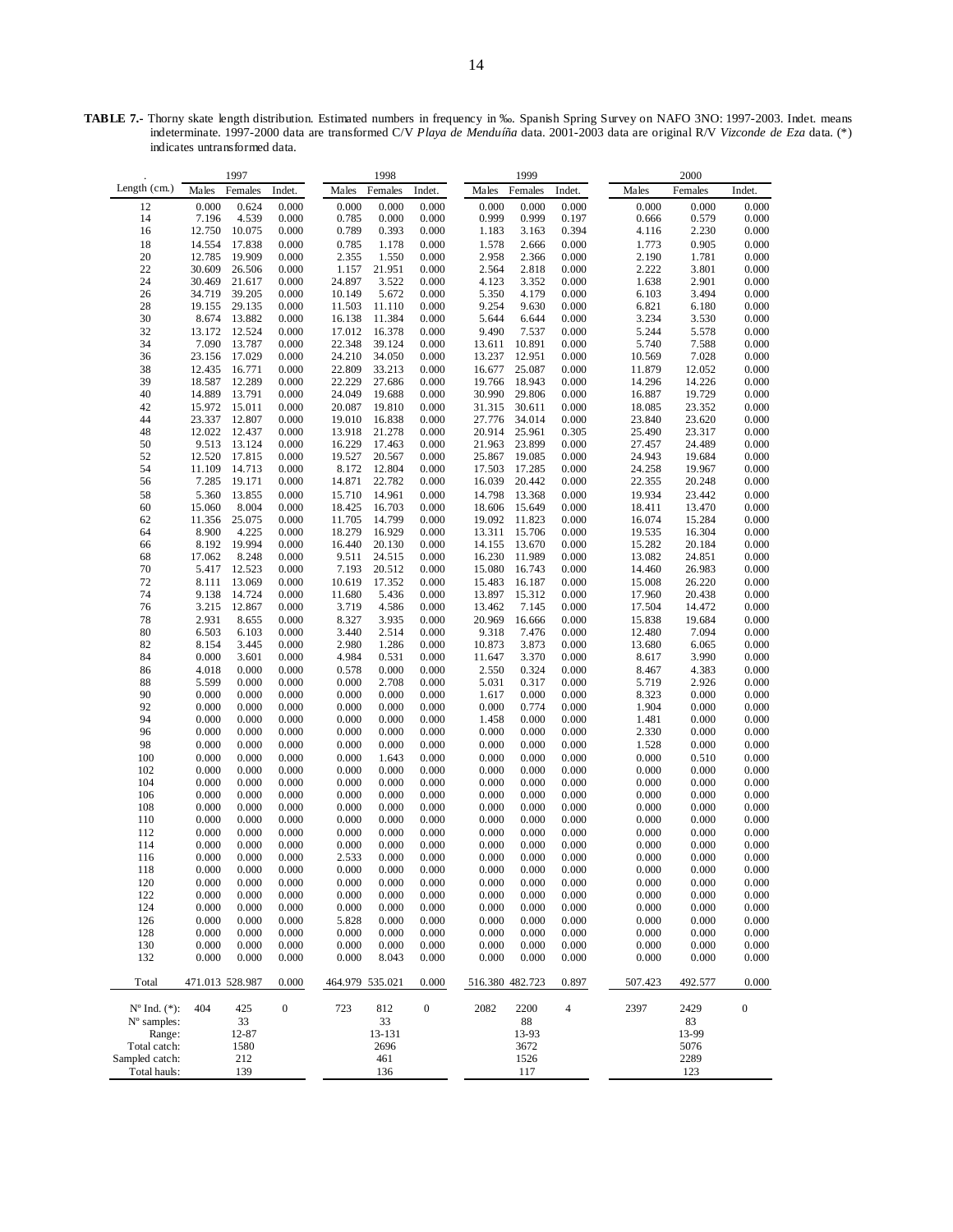**TABLE 7 (cont.).-** Thorny skate length distribution. Estimated numbers in frequency in ‰. Spanish Spring Survey on NAFO 3NO: 1997-2003. Indet. means indeterminate. 1997-2000 data are transformed C/V *Playa de Menduíña* data. 2001-2003 data are original R/V *Vizconde de Eza* data. (\*) indicates untransformed data.

| 2001                     |         |         |                  | 2002    |         |        | 2003    |         |                  |  |
|--------------------------|---------|---------|------------------|---------|---------|--------|---------|---------|------------------|--|
| Length $(cm.)$           | Males   | Females | Indet.           | Males   | Females | Indet. | Males   | Females | Indet.           |  |
| 12                       | 0.000   | 0.000   | 0.000            | 0.000   | 0.371   | 0.000  | 0.000   | 0.000   | 0.000            |  |
| 14                       | 0.000   | 4.550   | 0.000            | 4.960   | 1.893   | 0.000  | 2.535   |         | 0.000            |  |
|                          |         |         |                  |         |         |        |         | 0.634   |                  |  |
| 16                       | 5.138   | 4.496   | 0.000            | 5.112   | 14.343  | 0.373  | 0.634   | 2.535   | 0.000            |  |
| $18\,$                   | 1.284   | 4.496   | 0.000            | 7.054   | 6.665   | 0.000  | 1.901   | 1.268   | 0.000            |  |
| $\overline{20}$          | 2.569   | 0.642   | 0.000            | 3.898   | 18.765  | 0.000  | 3.803   | 3.169   | 0.000            |  |
| 22                       | 0.000   | 3.211   | 0.000            | 1.981   | 3.896   | 0.000  | 4.436   | 3.803   | 0.000            |  |
| 24                       | 0.642   | 1.284   | 0.000            | 1.187   | 1.570   | 0.000  | 0.634   | 1.268   | 0.000            |  |
| 26                       | 0.000   | 1.284   | 0.000            | 1.167   | 2.762   | 0.000  | 1.935   | 1.268   | 0.000            |  |
| 28                       | 1.981   | 3.853   | 0.000            | 0.767   | 2.288   | 0.000  | 3.854   | 0.000   | 0.000            |  |
| 30                       | 0.642   | 3.211   | 0.000            | 1.777   | 1.495   | 0.000  | 3.923   | 2.591   | 0.000            |  |
| 32                       | 2.569   | 2.654   | 0.000            | 4.318   | 6.064   | 0.000  | 8.429   | 4.600   | 0.000            |  |
| 34                       | 2.623   | 5.834   | 0.000            | 3.199   | 8.672   | 0.000  | 9.045   | 11.693  | 0.000            |  |
| 36                       | 2.569   | 7.924   | 0.000            | 7.356   | 13.547  | 0.000  | 15.109  | 10.449  | 0.000            |  |
| 38                       | 8.566   | 11.738  | 0.000            | 11.175  | 8.617   | 0.000  | 17.691  | 12.381  | 0.000            |  |
| 40                       | 15.043  | 23.446  | 0.000            | 24.784  | 20.117  | 0.000  | 23.360  | 25.821  | 0.000            |  |
| 42                       | 19.375  | 17.789  | 0.000            | 35.320  | 40.574  | 0.000  | 31.033  | 29.268  | 0.000            |  |
|                          | 20.714  |         |                  |         |         |        | 32.914  |         |                  |  |
| 44                       |         | 26.958  | 0.000            | 33.850  | 42.321  | 0.000  |         | 33.018  | 0.000            |  |
| 46                       | 22.889  | 27.299  | 0.000            | 40.705  | 36.380  | 0.000  | 36.980  | 36.823  | 0.000            |  |
| 48                       | 20.962  | 33.165  | 0.000            | 33.608  | 44.834  | 0.000  | 22.713  | 34.282  | 0.000            |  |
| 50                       | 30.719  | 26.610  | 0.000            | 27.662  | 38.342  | 0.000  | 25.108  | 34.783  | 0.000            |  |
| 52                       | 26.874  | 19.375  | 0.000            | 32.447  | 32.194  | 0.000  | 28.326  | 26.980  | 0.000            |  |
| 54                       | 21.550  | 29.148  | 0.000            | 24.395  | 24.073  | 0.000  | 24.553  | 36.049  | 0.000            |  |
| 56                       | 27.918  | 24.799  | 0.000            | 17.515  | 21.698  | 0.000  | 23.826  | 24.365  | 0.000            |  |
| 58                       | 31.717  | 17.124  | 0.000            | 15.148  | 11.493  | 0.000  | 25.867  | 23.662  | 0.000            |  |
| 60                       | 12.528  | 19.584  | 0.000            | 18.505  | 11.140  | 0.000  | 23.697  | 21.071  | 0.000            |  |
| 62                       | 15.105  | 21.348  | 0.000            | 9.452   | 11.007  | 0.000  | 12.766  | 17.866  | 0.000            |  |
| 64                       | 14.887  | 15.714  | 0.000            | 12.249  | 8.077   | 0.000  | 11.555  | 17.806  | 0.000            |  |
| 66                       | 15.206  | 22.958  | 0.000            | 10.037  | 9.379   | 0.000  | 11.537  | 15.896  | 0.000            |  |
| 68                       | 15.206  | 29.217  | 0.000            | 5.221   | 19.184  | 0.000  | 8.908   | 17.841  | 0.000            |  |
|                          |         | 24.514  |                  |         |         |        |         |         |                  |  |
| $70\,$                   | 13.124  |         | 0.000            | 10.721  | 17.518  | 0.000  | 13.978  | 15.883  | 0.000            |  |
| 72                       | 15.128  | 20.814  | 0.000            | 8.501   | 13.099  | 0.000  | 9.572   | 12.779  | 0.000            |  |
| 74                       | 14.346  | 16.861  | 0.000            | 6.569   | 19.619  | 0.000  | 9.506   | 13.348  | 0.000            |  |
| 76                       | 20.521  | 18.887  | 0.000            | 12.621  | 4.163   | 0.000  | 7.033   | 10.158  | 0.000            |  |
| 78                       | 23.718  | 15.908  | 0.000            | 7.778   | 5.870   | 0.000  | 5.157   | 10.774  | 0.000            |  |
| 80                       | 13.813  | 7.707   | 0.000            | 7.352   | 3.454   | 0.000  | 6.355   | 1.901   | 0.000            |  |
| 82                       | 10.493  | 8.403   | 0.000            | 6.805   | 6.988   | 0.000  | 3.203   | 3.169   | 0.000            |  |
| 84                       | 8.033   | 1.284   | 0.000            | 5.558   | 1.524   | 0.000  | 3.833   | 1.268   | 0.000            |  |
| 86                       | 10.068  | 1.339   | 0.000            | 2.296   | 0.402   | 0.000  | 1.289   | 0.634   | 0.000            |  |
| 88                       | 2.035   | 0.642   | 0.000            | 1.410   | 0.374   | 0.000  | 1.268   | 0.000   | 0.000            |  |
| 90                       | 1.393   | 0.000   | 0.000            | 0.396   | 0.000   | 0.000  | 0.634   | 0.000   | 0.000            |  |
| 92                       | 0.642   | 0.000   | 0.000            | 0.000   | 0.000   | 0.000  | 0.000   | 0.000   | 0.000            |  |
|                          |         |         |                  |         |         |        |         |         |                  |  |
| 94                       | 0.697   | 0.000   | 0.000            | 0.000   | 0.000   | 0.000  | 0.000   | 0.000   | 0.000            |  |
| 96                       | 0.000   | 0.000   | 0.000            | 0.000   | 0.000   | 0.000  | 0.000   | 0.000   | 0.000            |  |
| 98                       | 0.000   | 0.000   | 0.000            | 0.000   | 0.000   | 0.000  | 0.000   | 0.000   | 0.000            |  |
| 100                      | 0.642   | 0.000   | 0.000            | 0.000   | 0.000   | 0.000  | 0.000   | 0.000   | 0.000            |  |
| 102                      | 0.000   | 0.000   | 0.000            | 0.000   | 0.000   | 0.000  | 0.000   | 0.000   | 0.000            |  |
| 104                      | 0.000   | 0.000   | 0.000            | 0.000   | 0.000   | 0.000  | 0.000   | 0.000   | 0.000            |  |
| 106                      | 0.000   | 0.000   | 0.000            | 0.000   | 0.000   | 0.000  | 0.000   | 0.000   | 0.000            |  |
| 108                      | 0.000   | 0.000   | 0.000            | 0.000   | 0.000   | 0.000  | 0.000   | 0.000   | 0.000            |  |
| 110                      | 0.000   | 0.000   | 0.000            | 0.000   | 0.000   | 0.000  | 0.000   | 0.000   | 0.000            |  |
| 112                      | 0.000   | 0.000   | 0.000            | 0.000   | 0.000   | 0.000  | 0.000   | 0.000   | 0.000            |  |
| 114                      | 0.000   | 0.000   | 0.000            | 0.000   | 0.000   | 0.000  | 0.000   | 0.000   | 0.000            |  |
| 116                      | 0.000   | 0.000   | 0.000            | 0.000   | 0.000   | 0.000  | 0.000   | 0.000   | 0.000            |  |
|                          |         |         |                  |         |         |        |         |         |                  |  |
| 118                      | 0.000   | 0.000   | 0.000            | 0.000   | 0.000   | 0.000  | 0.000   | 0.000   | 0.000            |  |
| 120                      | 0.000   | 0.000   | 0.000            | 0.000   | 0.000   | 0.000  | 0.000   | 0.000   | 0.000            |  |
| 122                      | 0.000   | 0.000   | 0.000            | 0.000   | 0.000   | 0.000  | 0.000   | 0.000   | 0.000            |  |
| 124                      | 0.000   | 0.000   | 0.000            | 0.000   | 0.000   | 0.000  | 0.000   | 0.000   | 0.000            |  |
| 126                      | 0.000   | 0.000   | 0.000            | 0.000   | 0.000   | 0.000  | 0.000   | 0.000   | 0.000            |  |
| 128                      | 0.000   | 0.000   | 0.000            | 0.000   | 0.000   | 0.000  | 0.000   | 0.000   | 0.000            |  |
| 130                      | 0.000   | 0.000   | 0.000            | 0.000   | 0.000   | 0.000  | 0.000   | 0.000   | 0.000            |  |
| 132                      | 0.000   | 0.000   | 0.000            | 0.000   | 0.000   | 0.000  | 0.000   | 0.000   | 0.000            |  |
|                          |         |         |                  |         |         |        |         |         |                  |  |
| Total                    | 473.929 | 526.071 | 0.000            | 464.855 | 534.771 | 0.373  | 478.900 | 521.100 | 0.000            |  |
| $N^{\circ}$ Ind. $(*)$ : | 629     | 632     | $\boldsymbol{0}$ | 888     | 928     | $\,1$  | 743     | 811     | $\boldsymbol{0}$ |  |
| $N^{\circ}$ samples:     |         | 66      |                  |         | 78      |        |         | 88      |                  |  |
| Range:                   |         | 13-99   |                  |         | 12-89   |        |         | 13-90   |                  |  |
| Total catch:             |         | 3413    |                  |         | 4271    |        |         | 2656    |                  |  |
| Sampled catch:           |         | 2777    |                  |         | 2961    |        |         | 2627    |                  |  |
| Total hauls:             |         | 83      |                  |         | 127     |        |         | 122     |                  |  |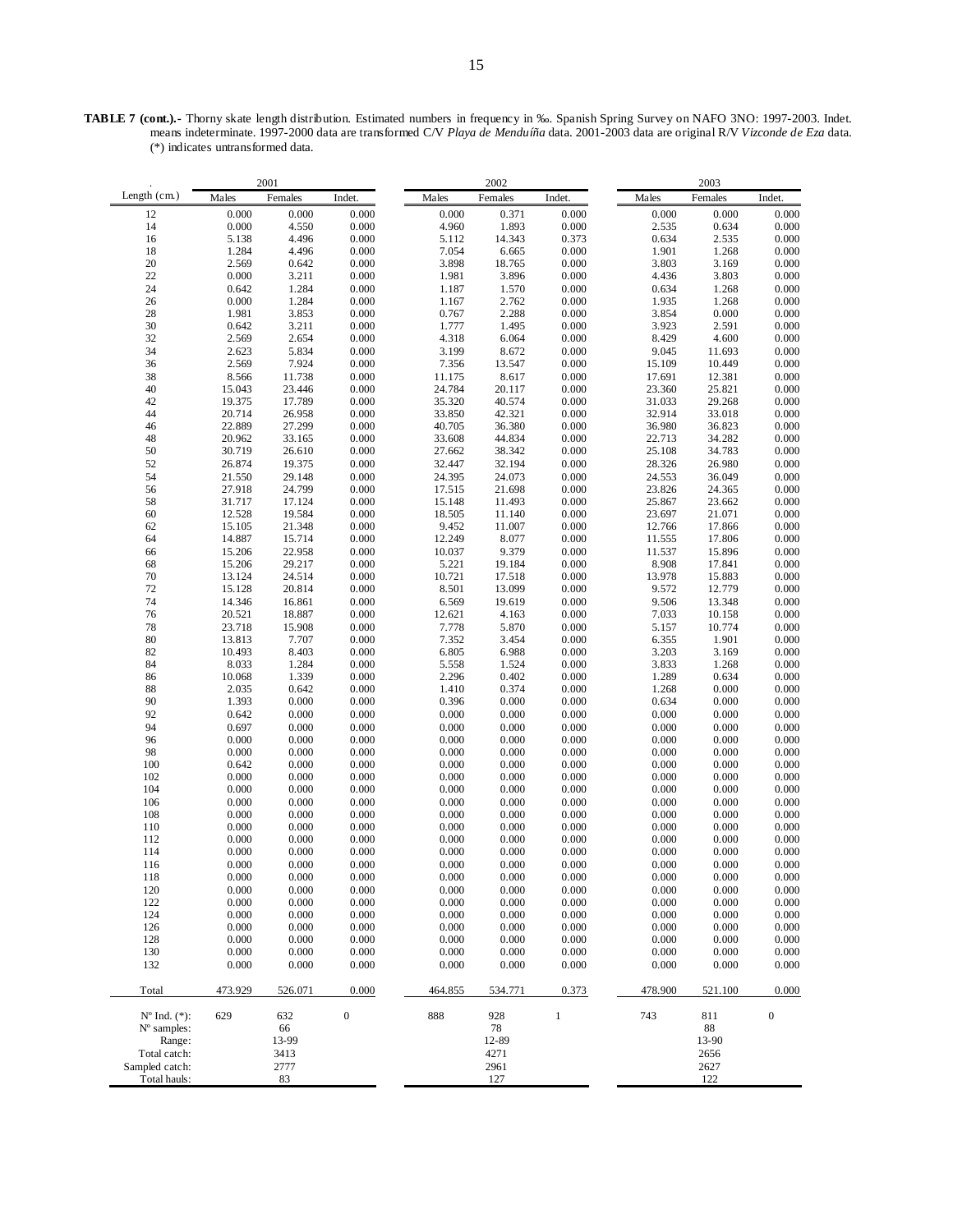

**FIGURE 1.-** Thorny skate stratified mean catches in Kg and ±SD by year. Spanish Spring surveys on NAFO Div. 3NO: 1995-2003 (1995-2000 transformed data from C/V *Playa de Menduíña*; 2001-2003 original data from R/V *Vizconde de Eza*).



**FIGURE 2.-** Thorny skate biomass in tons and ±SD by year. Spanish Spring surveys on NAFO Div. 3NO: 1995-2003 (1995-2000 transformed data from C/V *Playa de Menduíña*; 2001-2003 original data from R/V *Vizconde de Eza*).



**FIGURE 3.-** Thorny skate biomass in tons transformed with the two different methods: MCG and Warren.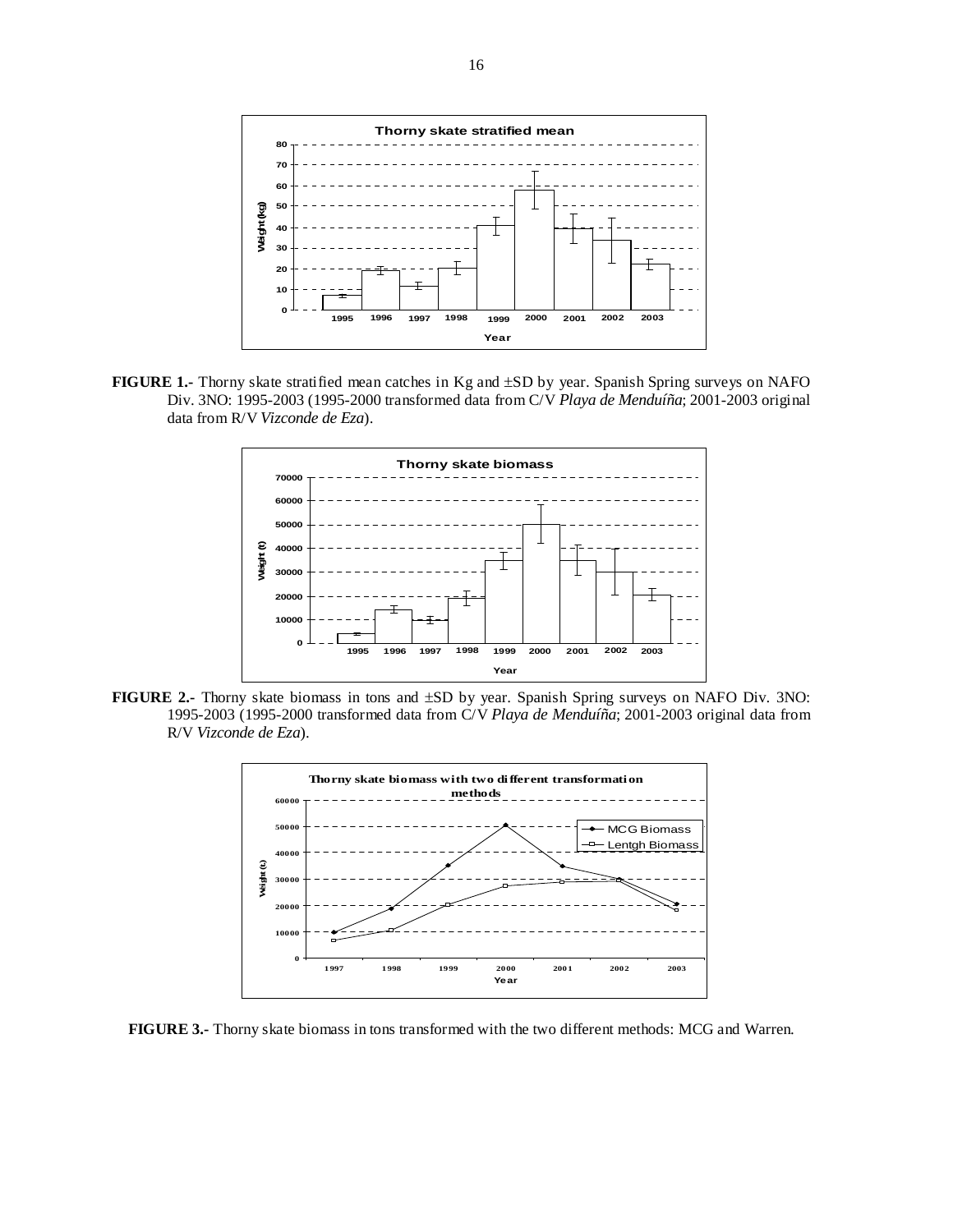

**FIGURE 4.-** Thorny skate abundance in thousand and ±SD by year. Spanish Spring surveys on NAFO Div. 3NO: 1995-2003 (1995-2000 transformed data from C/V *Playa de Menduíña*; 2001-2003 original data from R/V *Vizconde de Eza*).



**FIGURE 5.-** Thorny skate abundance in thousands transformed with the two different methods: MCG and Warren.



**FIGURE 6.-** Ratios of *Campelen* catch to *Pedreira* catch, by length group, of Thorny skate, from comparative fishing trials between the two gears on the C/V *Playa de Menduíña* and the R/V *Vizconde de Eza*. The dots are the observed ratios and the curve is the fitted line.